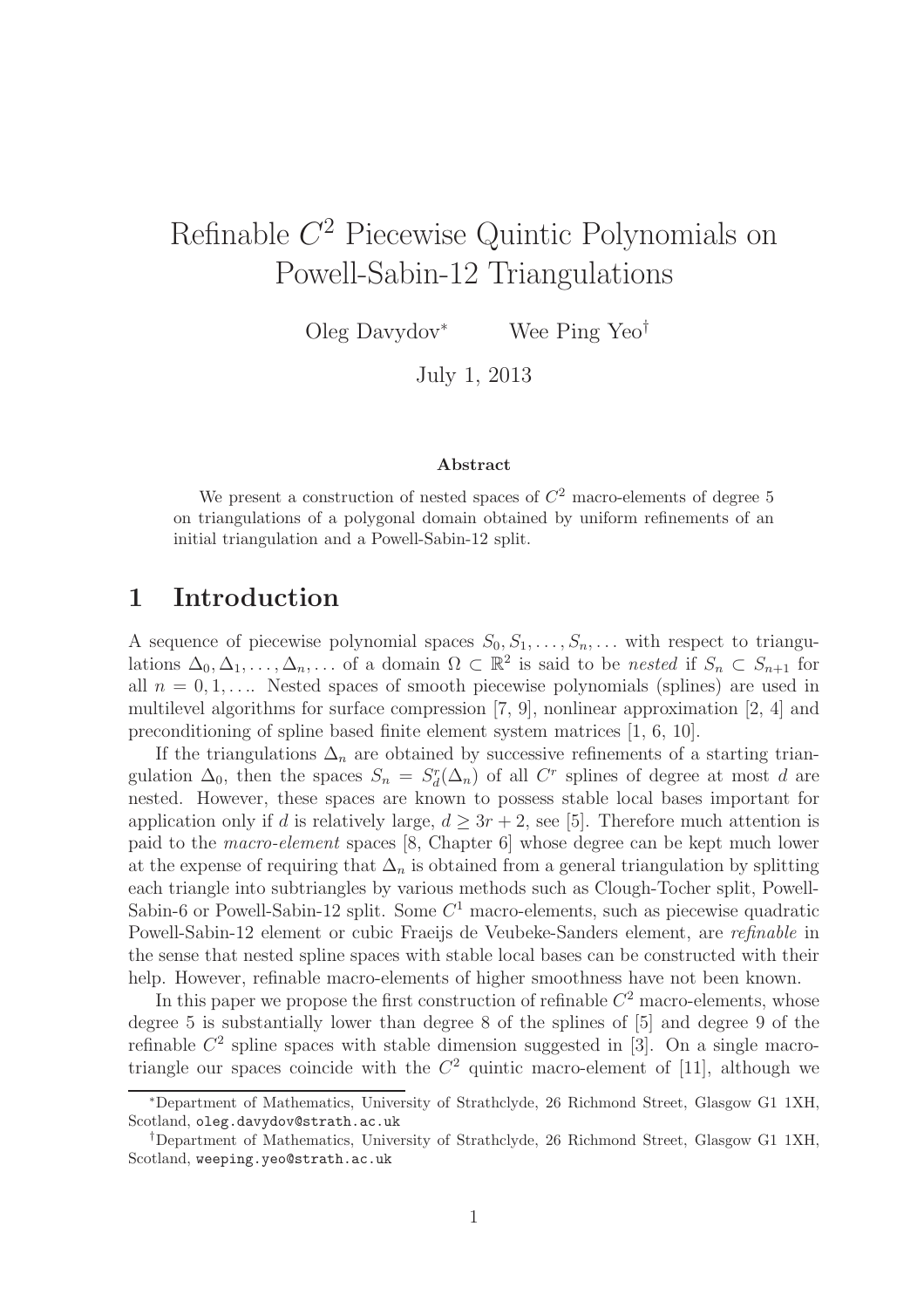obtain a simpler description of it (important for nestedness) in the case when the central point of the Powell-Sabin-12 split is placed at the barycentre of the macro-triangle. The nestedness of the spaces is achieved as in [3] by relaxing the  $C<sup>3</sup>$  smoothness conditions at the vertices of macro-triangles, which allows to break the 'super-smoothness disks' at the vertices into half-disks. The proposed macro-elements are easy to implement in the framework of the Bernstein-Bézier techniques because we provide explicit formulas for all B-coefficients which are not computed directly by the standard smoothness conditions.

The paper is organised as follows. In Section 2 we recall the basics of the Bernstein-Bézier techniques used throughout the paper. Sections 3 and 4 are devoted to the construction of nested spaces and stable minimal determining sets (leading to a stable local basis), as well as the proofs of the main results, whereas Section 5 provides a nodal minimal determining set and error bounds for the corresponding Hermite interpolation operator.

### 2 Bernstein-Bézier techniques

We recall basic notions of the Bernstein-Bézier techniques, see [8] for details. Given a triangle  $T := \langle v_1, v_2, v_3 \rangle$ , any bivariate polynomial p of total degree d can be uniquely represented in the form

$$
p = \sum_{i+j+k=d} c_{ijk} B_{ijk}^{T,d}, \tag{1}
$$

where  $B_{ijk}^{T,d}$  are the Bernstein basis polynomials of degree d associated with T. We refer to the representation (1) as the *B-form* of p related to T. The  $c_{ijk}$ 's are called the B-coefficients of p, and the associated set of domain points is defined by

$$
\mathcal{D}_{d,T} := \left\{ \xi_{ijk} := \frac{iv_1 + jv_2 + kv_3}{d} \right\}_{i+j+k=d}.
$$
\n(2)

Given a regular triangulation  $\Delta = \{T_i\}_{i=1}^N$  of a bounded connected polygonal domain  $\Omega \subseteq \mathbb{R}^2$  and a positive integer d, we define the corresponding set of domain points by

$$
\mathcal{D}_{d,\Delta} := \bigcup_{T \in \Delta} D_{d,T}.
$$

(Recall that a *regular* triangulation is such that the union of all triangles of  $\Delta$  is  $\Omega$ and the intersection of any pair of triangles of  $\Delta$  either consists of a common edge or a common vertex of both triangles or is empty.)

Let  $S_d^0(\Delta)$  be the space of continuous splines of degree d on  $\Delta$ ,

$$
S_d^0(\Delta) := \{ s \in C^0(\Omega) : s|_{T_i} \in \mathbb{P}_d, i = 1, ..., N \},\
$$

where  $\mathbb{P}_d$  denotes the space of all bivariate polynomials of total degree at most d. Given  $s \in S_d^0(\Delta)$  and  $T \in \Delta$ , there exists a unique set of coefficients  $\{c_{\xi}\}_{\xi \in \mathcal{D}_{d,T}}$  such that

$$
s|_T = \sum_{\xi \in \mathcal{D}_{d,T}} c_{\xi} B_{\xi}^{T,d},
$$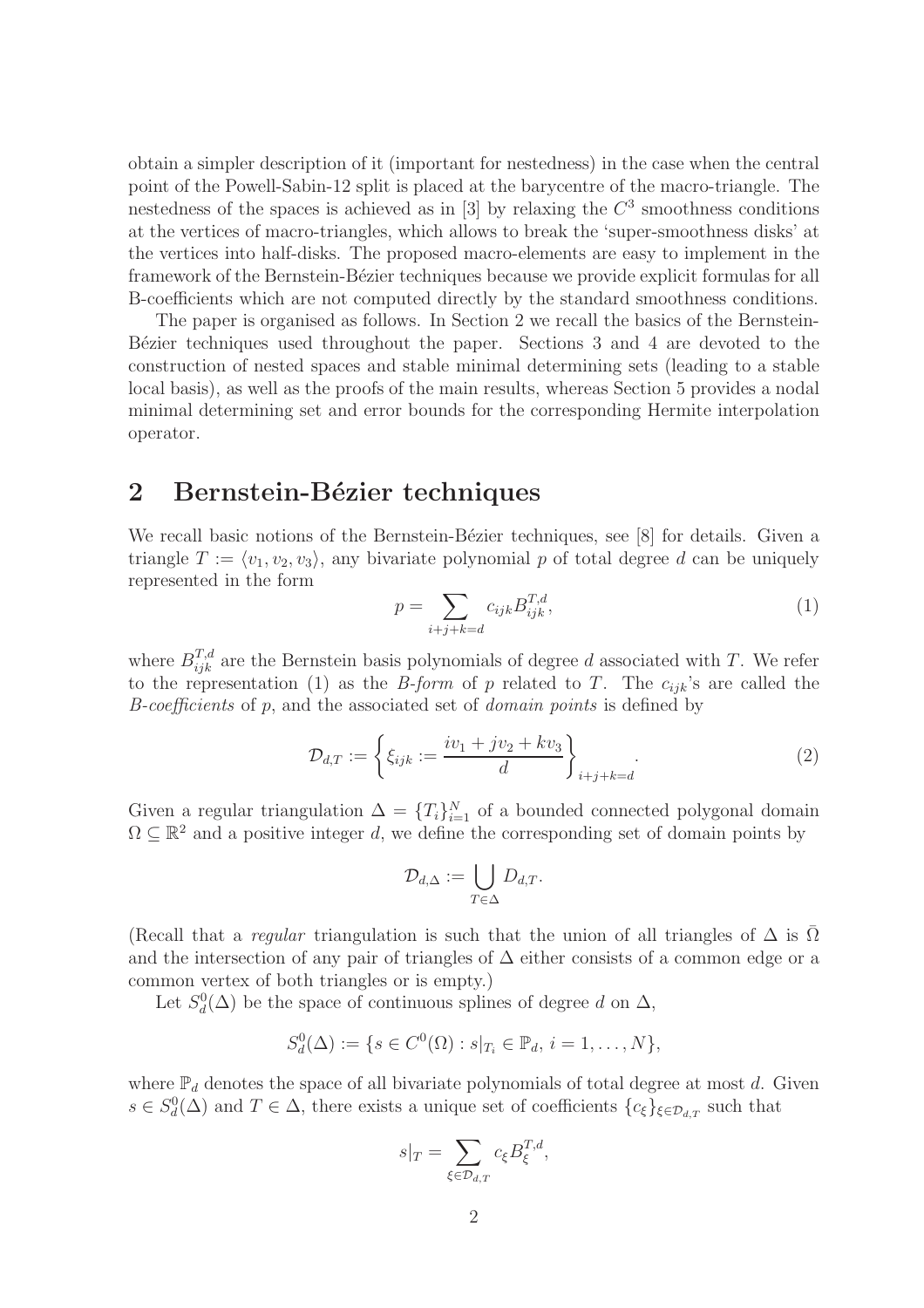and each spline in  $S_d^0(\Delta)$  is uniquely determined by its set of B-coefficients  $\{c_{\xi}\}_{\xi \in \mathcal{D}_{d,\Delta}}$ .

Given  $0 \leq m \leq d$  and  $T := \langle v_1, v_2, v_3 \rangle$ , we say that a domain point  $\xi_{ijk}$  is at a distance dist( $\xi, v_1$ ) = d – i from the vertex  $v_1$  and at a distance dist( $\xi, e_1$ ) = i from the edge  $e_1 = \langle v_2, v_3 \rangle$  opposite to  $v_1$ . Furthermore, we refer to the set of domain points  $R_m^T(v_1) := \{\xi_{d-m,j,m-j}\}_{j=0}^m$  as the *ring* of radius m around the vertex  $v_1$ . We refer to the set  $D_m^T(v_1) := \bigcup_{n=0}^{m} R_n^T(v_1)$  as the disk of radius m around the vertex  $v_1$ . The rings and disks around  $v_2$  and  $v_3$  are defined similarly. If v is a vertex of  $\Delta$  with triangles  $T_1, \ldots, T_k$  attached to it, then the ring and the disk of radius m around v are defined by  $R_m(v) = \bigcup_{i=1}^k R_m^{T_i}(v)$  and  $D_m(v) = \bigcup_{i=1}^k D_m^{T_i}(v)$ , respectively.

Suppose now that S is a linear subspace of  $S_d^0(\Delta)$  defined by enforcing some set of smoothness conditions across the edges of the triangulation  $\Delta$ . Then a *determining set* for S is a subset M of the set of domain points  $\mathcal{D}_{d,\Delta}$  such that if we set the B-coefficients  $c_{\xi}$  of some spline  $s \in S$  to zero for all  $\xi \in M$ , then  $s \equiv 0$ . If M is a determining set for a spline space  $S$  and  $M$  has the smallest cardinality among all possible determining sets for S, then we call M a minimal determining set (MDS) for S. It is known that M is a MDS for S if and only if every spline  $s \in S$  is uniquely determined by its set of B-coefficients  $\{c_{\xi}\}_{\xi \in M}$ .

An MDS M is called *local* provided that there is an integer  $\ell$  such that for every  $\xi \in$  $\mathcal{D}_{d,\Delta} \cap T$  and every  $T \in \Delta$ , the B-coefficient  $c_{\xi}$  of a spline  $s \in S$  is a linear combination of  $\{c_\eta\}_{\eta \in \Gamma_\xi}$  where  $\Gamma_\xi$  is a subset of M with  $\Gamma_\xi \subset \text{star}^{\ell}(T)$ . Here  $\text{star}^{\ell}(T) := \text{star}(\text{star}^{\ell-1}(T))$ for  $l \geq 2$ , where if U is a cluster of triangles,  $star(U) = star<sup>1</sup>(U)$  is the set of all triangles which have a nonempty intersection with some triangle of  $U$ . Moreover,  $M$  is said to be stable provided that there is a constant  $K$  depending only on  $d$  and the smallest angle in  $\Delta$  such that

$$
|c_{\xi}| \leq K \max_{\eta \in \Gamma_{\xi}} |c_{\eta}|, \quad \text{for all } \xi \in \mathcal{D}_{d,\Delta}.
$$

We say that a spline  $s \in S_d^0(\Delta)$  is  $C^{\rho}$  smooth at the vertex v provided that all polynomials  $s|_T$  such that T is a triangle with vertex at v have common partial derivatives up to order  $\rho$  at the point v. In this case we write  $s \in C^{\rho}(v)$ .

Smoothness across an edge is described with the help of smoothness functionals defined as follows. Let  $T = \langle v_1, v_2, v_3 \rangle$  and  $T = \langle v_4, v_3, v_2 \rangle$  be two adjoining triangles which share the edge  $e = \langle v_2, v_3 \rangle$ , and let  $c_{ijk}$  and  $\tilde{c}_{ijk}$  be the coefficients of the Brepresentations of  $s_T$  and  $s_{\tilde{T}}$ , respectively. Then for any  $n \leq m \leq d$ , let  $\tau_{e,m}^n$  be the linear functional defined on  $S_d^0(\Delta)$  by

$$
\tau_{e,m}^n s = \tilde{c}_{n,m-n,d-m} - \sum_{i+j+k=n} c_{i,j+d-m,k+m-n} B_{ijk}^{T,n}(v_4).
$$
 (3)

In terms of these linear functionals, the condition that  $s$  be  $C<sup>r</sup>$  smooth across the edge e is equivalent to

$$
\tau_{e,m}^n s = 0, \quad n \le m \le d, \ 0 \le n \le r.
$$

## 3 Refinable spaces of  $C^2$  piecewise quintics

Let  $\Omega$  be a bounded connected polygonal domain in  $\mathbb{R}^2$ . Suppose that some initial regular triangulation  $\Delta_0$  of  $\Omega$  is given. Beginning with  $\Delta_0$  we construct a sequence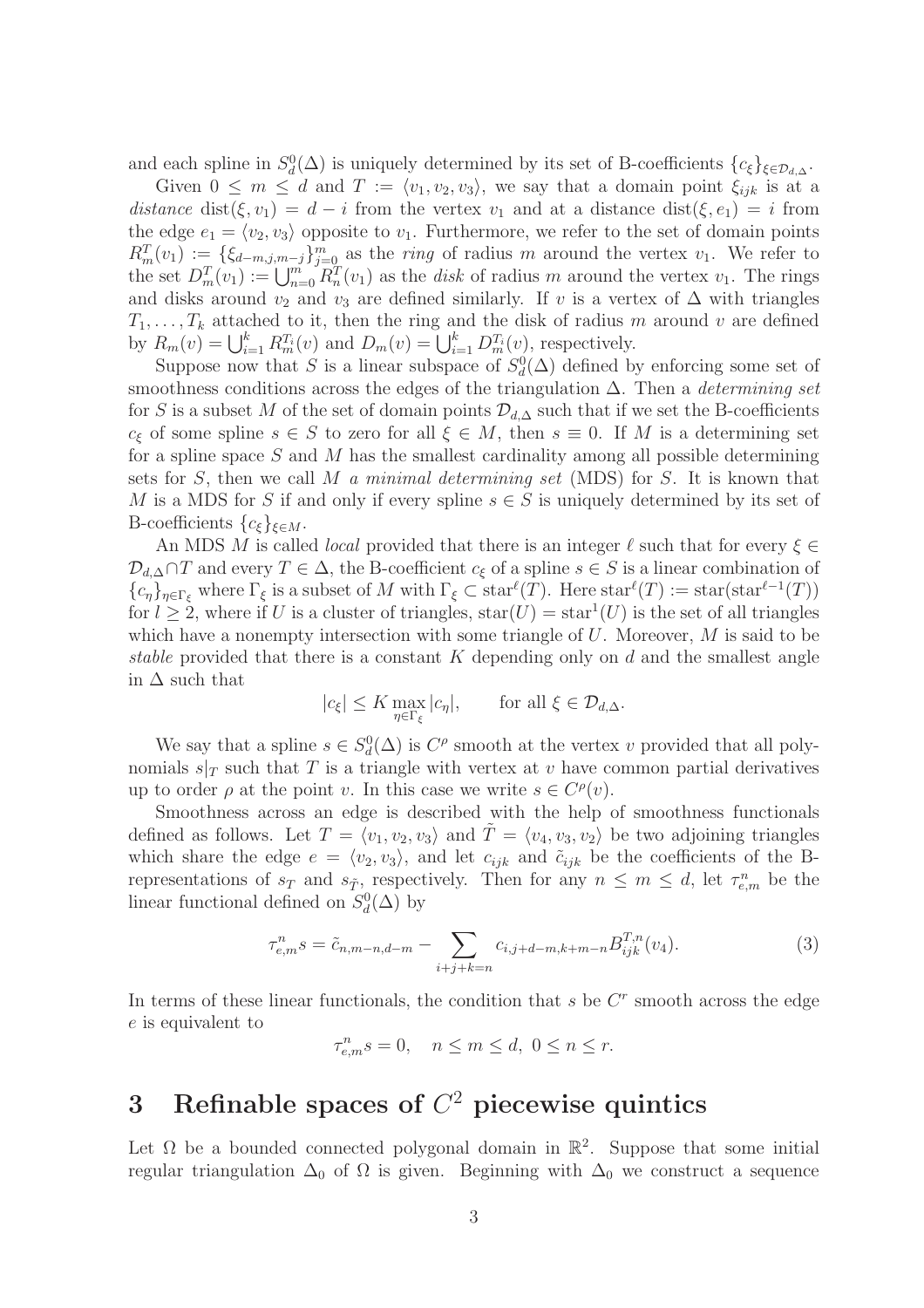${\{\Delta_n\}}_{n=0}^{\infty}$  of triangulations of  $\Omega$  by *uniform refinement*, that is  $\Delta_{n+1}$  is obtained from  $\Delta_n$ by subdividing any triangle T of  $\Delta_n$  into four equal subtriangles by joining the midpoints of the three edges with each other, as in Figure 1 (left). The uniform refinement of a single triangle T will be denoted  $T_U$ .

Starting from  $\{\Delta_n\}_{n=0}^{\infty}$  we introduce further subdivisions by splitting each triangle of  $\Delta_n$  into twelve triangles by joining the midpoints of the three edges with each other and with the opposite vertices. This *Powell-Sabin-12 split*  $T_{PS12}$  of a single triangle T is illustrated in Figure 1 (right). Clearly,  $T_{PS12}$  is a refinement of  $T_U$ . The triangulation obtained from  $\Delta_n$  by applying the Powell-Sabin-12 split to each triangle will be denoted  $\Delta_n^*$ . An important observation is that  $\Delta_{n+1}^*$  is a *refinement* of  $\Delta_n^*$ , in the sense that  $\Delta_{n+1}^*$  can be obtained from  $\Delta_n^*$  by subdividing its triangles.



Figure 1: Uniform refinement  $T_U$  and Powell-Sabin-12 split  $T_{PS12}$  of a triangle.

For each  $n = 0, 1, \ldots$ , we denote by  $\mathcal{V}_n$ ,  $\mathcal{E}_n$ ,  $\tilde{\mathcal{E}}_n$  and  $\mathcal{W}_n$  the sets of all vertices, edges, interior edges and midpoints of edges of  $\Delta_n$ , respectively. Given a triangle  $T \in \Delta_n$ , we denote the vertices of  $T_{PS12}$  by  $v_1, v_2, v_3, w_1, w_2, w_3, u_1, u_2, u_3$  and  $v_T$  as shown in Figure 1. We refer to the edges of the form  $[v_i, u_i]$  as type-1 edges, to edges of the form  $[u_i, v_T]$  as type-2 edges and to edges of the form  $[w_i, v_T]$  as type-3 edges. For  $i = 1, 2, 3$ , we write  $\mathcal{E}_n^i$  for the set of all edges of  $\Delta_n^*$  of type-*i*.

We set

$$
\tilde{\mathcal{V}}_0 = \emptyset, \quad \tilde{\mathcal{V}}_n = (\mathcal{V}_n \cap \text{Int } \Omega) \setminus \mathcal{V}_0, \quad n = 1, 2, \dots
$$

Then

$$
\mathcal{V}_n \setminus \tilde{\mathcal{V}}_n = \mathcal{V}_0 \cup (\mathcal{V}_n \cap \partial \Omega).
$$

For any  $v \in \bigcup_{n\in\mathbb{N}} \tilde{\mathcal{V}}_n$ , let  $n_v := \min\{n : v \in \tilde{\mathcal{V}}_n\}$ . Clearly, there is a unique edge  $e_v$ of  $\Delta_{n_v-1}$ , with adjacent triangles  $T_v^+, T_v^- \in \Delta_{n_v-1}$ , such that v lies at the midpoint of  $e_v$ . Since  $\mathcal{W}_n \cap \text{Int } \Omega \subset \tilde{\mathcal{V}}_{n+1}$ , the triangles  $T_w^+, T_w^- \in \Delta_n$  are well defined for any  $w \in \mathcal{W}_n \cap \text{Int } \Omega$ .

For  $n = 0, 1, \ldots$ , let  $S_5^2(\Delta_n^*)$  denote the space of  $C^2$  quintic piecewise polynomials, i.e.

$$
S_5^2(\Delta_n^*) := \{ s \in C^2(\Omega) : s|_T \in \mathbb{P}_5 \text{ for all } T \in \Delta_n^* \}.
$$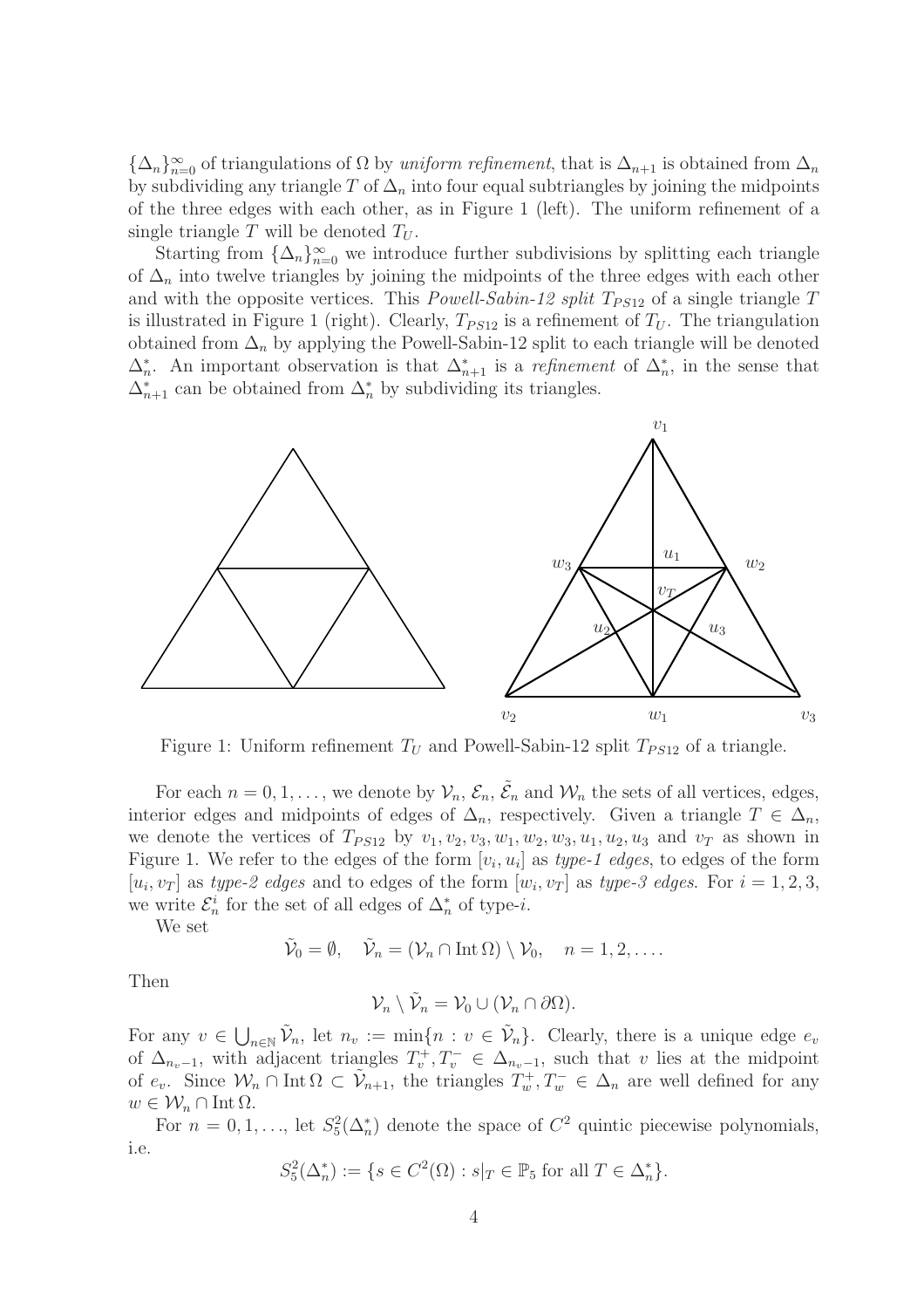We consider the subspace  $S_n$  of  $S_5^2(\Delta_n^*)$  defined by

$$
S_n = \left\{ s \in S_5^2(\Delta_n^*) : \right\}
$$
\n(i)  $s \in C^3(v)$  for all  $v \in V_0 \cup (V_n \cap \partial \Omega)$  and all  $v \in W_n \cap \partial \Omega$ ,\n  
\n(ii)  $s|_{T_v^+} \in C^3(v), s|_{T_v^-} \in C^3(v)$  for all  $v \in \tilde{V}_n$  and all  $v \in W_n \cap \text{Int } \Omega$ , and\n  
\n(iii)  $s$  is  $C^3$  across all edges in  $\mathcal{E}_n^1 \cup \mathcal{E}_n^2 \cup \mathcal{E}_n^3$ .

One crucial property of the spaces  $S_n$  is their nestedness.

**Theorem 1.** The spaces  $S_n$ ,  $n = 0, 1, \ldots$  are nested, that is,

$$
S_n \subset S_{n+1}, \quad n = 0, 1, 2, \dots
$$

*Proof.* Let  $n \geq 1$ . We suppose  $s \in S_{n-1}$  and show that  $s \in S_n$ . If  $v \in V_0 \cup (\mathcal{V}_n \cap \partial \Omega)$ , then  $v \in V_0 \cup (V_{n-1} \cap \partial \Omega)$  or  $v \in W_{n-1} \cap \partial \Omega$ , so  $s \in C^3(v)$  by Condition (i) in the definition of  $S_n$ . It is also clear that  $s \in C^3(v)$  for  $v \in \mathcal{W}_n \cap \partial\Omega$  since v lies in the interior of a boundary edge of  $\Delta_{n-1}^*$ . If  $v \in \tilde{\mathcal{V}}_n$ , then either  $v \in \tilde{\mathcal{V}}_{n-1}$ , or  $n_v = n$  and  $v \in \mathcal{W}_{n-1} \cap \text{Int } \Omega$ ,  $T_v^+, T_v^- \in \Delta_{n-1}$  and v lies at the midpoint of the common edge  $e_v$  of these two triangles. By Condition (ii) in both cases  $s|_{T_v^+}, s|_{T_v^-} \in C^3(v)$  as required. If  $v \in \mathcal{W}_n \cap \text{Int } \Omega$ , then  $n_v = n + 1$  and  $T_v^+, T_v^- \in \Delta_n$ , whereas v lies at the midpoint of the common edge  $e_v \in \Delta_n$  of these two triangles. Moreover, for a triangle  $T \in \Delta_{n-1}$ , v is either the midpoint of the edges  $\langle v_1, w_2 \rangle, \langle v_1, w_3 \rangle, \langle v_2, w_1 \rangle, \langle v_2, w_3 \rangle, \langle v_3, w_1 \rangle, \langle v_3, w_2 \rangle$ or the vertices  $u_1, u_2, u_3$  of  $T_{PS12}$ . In the first case,  $s|_{T_v^+}, s|_{T_v^-} \in C^3(v)$  because v is not a vertex of  $\Delta_{n-1}^*$ . In the second case,  $s|_{T_v^+}$ ,  $s|_{T_v^-} \in C^3(v)$  since s is  $C^3$  across type 1 and type 2 edges,  $e \in \mathcal{E}_{n-1}^1 \cup \mathcal{E}_{n-1}^2$ . If  $e \in (\mathcal{E}_n^1 \cup \mathcal{E}_n^2 \cup \mathcal{E}_n^3)$  then either e is (a part of) an edge  $\tilde{e} \in (\mathcal{E}_{n-1}^1 \cup \mathcal{E}_{n-1}^2 \cup \mathcal{E}_{n-1}^3)$  since  $\Delta_n^*$  is a refinement of  $\Delta_{n-1}^*$  or  $e$  lies in the interior of some triangle  $T \in \Delta_{n-1}^*$ . In both cases, s is  $C^3$  across e by Condition (iii).  $\Box$ 

We now want to generate a stable local MDS for  $S_n$ .

For each  $v \in \tilde{\mathcal{V}}_n$ , let  $e_v$  in  $\Delta_{n_v-1}$  be the unique edge with adjacent triangles  $T_v^+, T_v^- \in$  $\Delta_{n_v-1}$  such that v lies at the midpoint of  $e_v$ . For each  $v \in V_n$ , we choose a triangle  $\hat{T}_v \in \Delta_n^*$  with vertex at v. If  $v \in \tilde{V}_n$ , we assume that  $\hat{T}_v \subset T_v^+$  and we choose another triangle  $\tilde{T}_v = \langle v, u, w \rangle \in \Delta_n^*$  attached to v such that  $\tilde{T}_v \subset T_v^-$  and an edge of  $\tilde{T}_v$  is a part of  $e_v$ . We now set  $M_v := D_3(v) \cap \hat{T}_v$  for any  $v \in \mathcal{V}_n$ , and  $\tilde{M}_v := M_v \cup \xi_{2,3,0}^{\tilde{T}_v}$  for any  $v \in \tilde{\mathcal{V}}_n$ . The set  $\tilde{M}_v$  is illustrated in Figure 2.

Furthermore, for each edge e of  $\Delta_n$ , let  $v_{T_e}$  be the barycentre of a triangle  $T_e$  in  $\Delta_n$ attached to e, let  $w_e$  be the midpoint of e, let  $T_e^3 = \langle v_{T_e}, w_e, u \rangle$  be one of the triangles in  $\Delta_n^*$  attached to the edge  $\langle w_e, v_{T_e} \rangle$ , of type 3, and let  $M_e = \{ \xi_{3,2,0}^{T_e^3}, \xi_{2,3,0}^{T_e^3}, \xi_{2,2,1}^{T_e^3}, \xi_{1,4,0}^{T_e^3} \}.$ For each  $w \in \mathcal{W}_n \cap \text{Int } \Omega$ , let  $T_e^+$  and  $T_e^-$  be two triangles in  $\Delta_n$  attached to the edge  $e = \langle v_1, v_2 \rangle$  in  $\Delta_n$ , such that w is the midpoint of e, that is  $w = w_e$ . Let  $v_{T_e^+}$  be the barycentre of  $T_e^+$  and let  $\hat{T}_e^3 \subset T_e^+$  be some triangle in  $\Delta_n^*$  attached to the edge  $\langle w_e, v_{T_e^+} \rangle$ of type 3. Let  $\tilde{T}_e = \langle w_e, u, v_1 \rangle \subset T_e^-$  be one of the triangles in  $\Delta_n^*$  with vertex  $w_e$  and such that one of its edges is a part of e. Let  $\tilde{M}_e = \{\xi_{3,2,0}^{\hat{T}_e^3}, \xi_{2,3,0}^{\hat{T}_e^3}, \xi_{2,2,1}^{\hat{T}_e^3}, \xi_{1,4,0}^{\hat{T}_e^3}\} \cup \{\xi_{2,3,0}^{\tilde{T}_e}\}.$ The domain points corresponding to  $\tilde{M}_e$  are shown in Figure 3.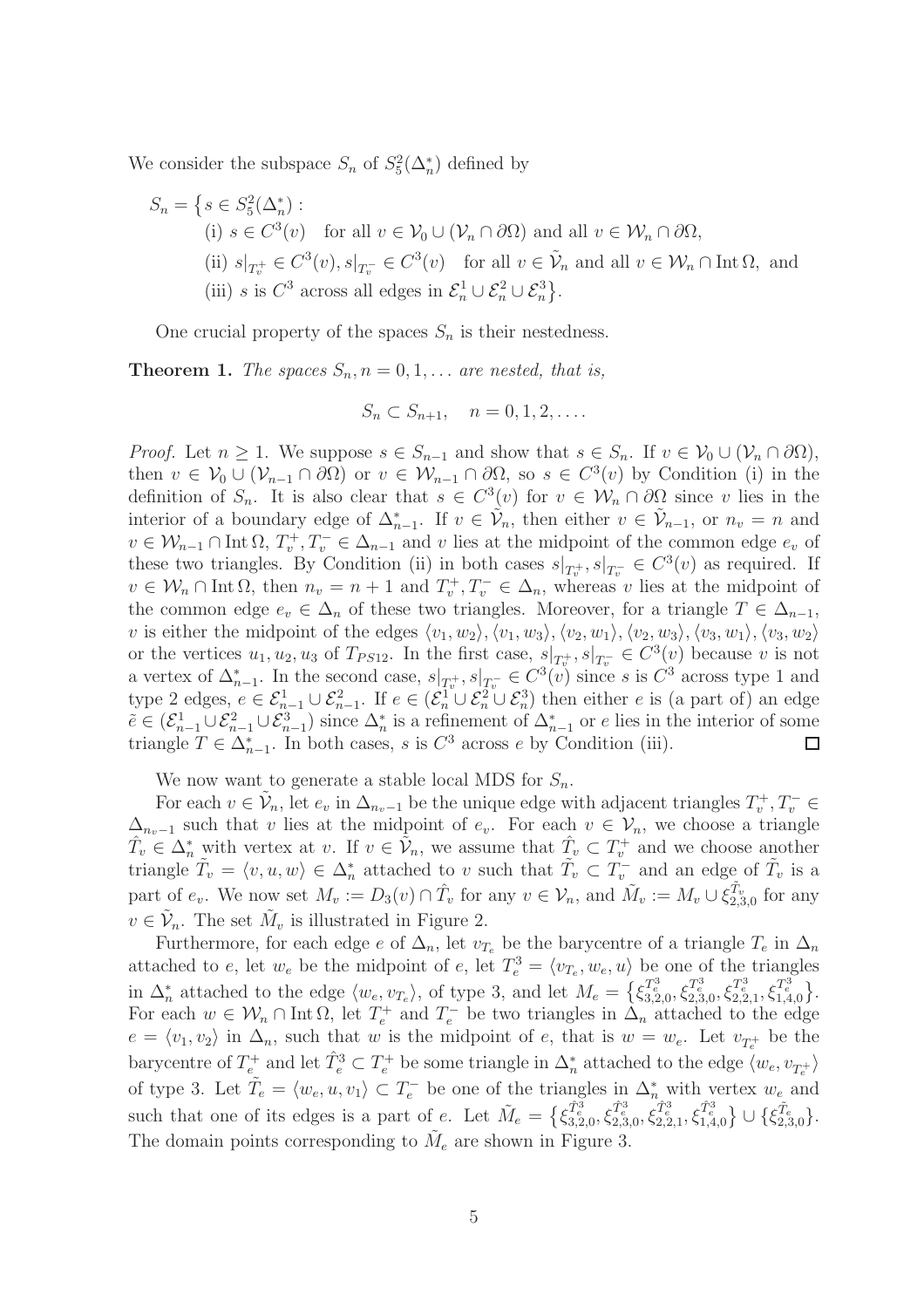

Figure 2: Domain points corresponding to  $\tilde{M}_v$  are marked with filled circles.



Figure 3: Domain points corresponding to  $\tilde{M}_e$  are marked with filled circles.

**Theorem 2.** The dimension of  $S_n$  is given by

$$
\dim S_n = 10 \# \mathcal{V}_n + \# \tilde{\mathcal{V}}_n + 4 \# \mathcal{E}_n + \# \tilde{\mathcal{E}}_n. \tag{4}
$$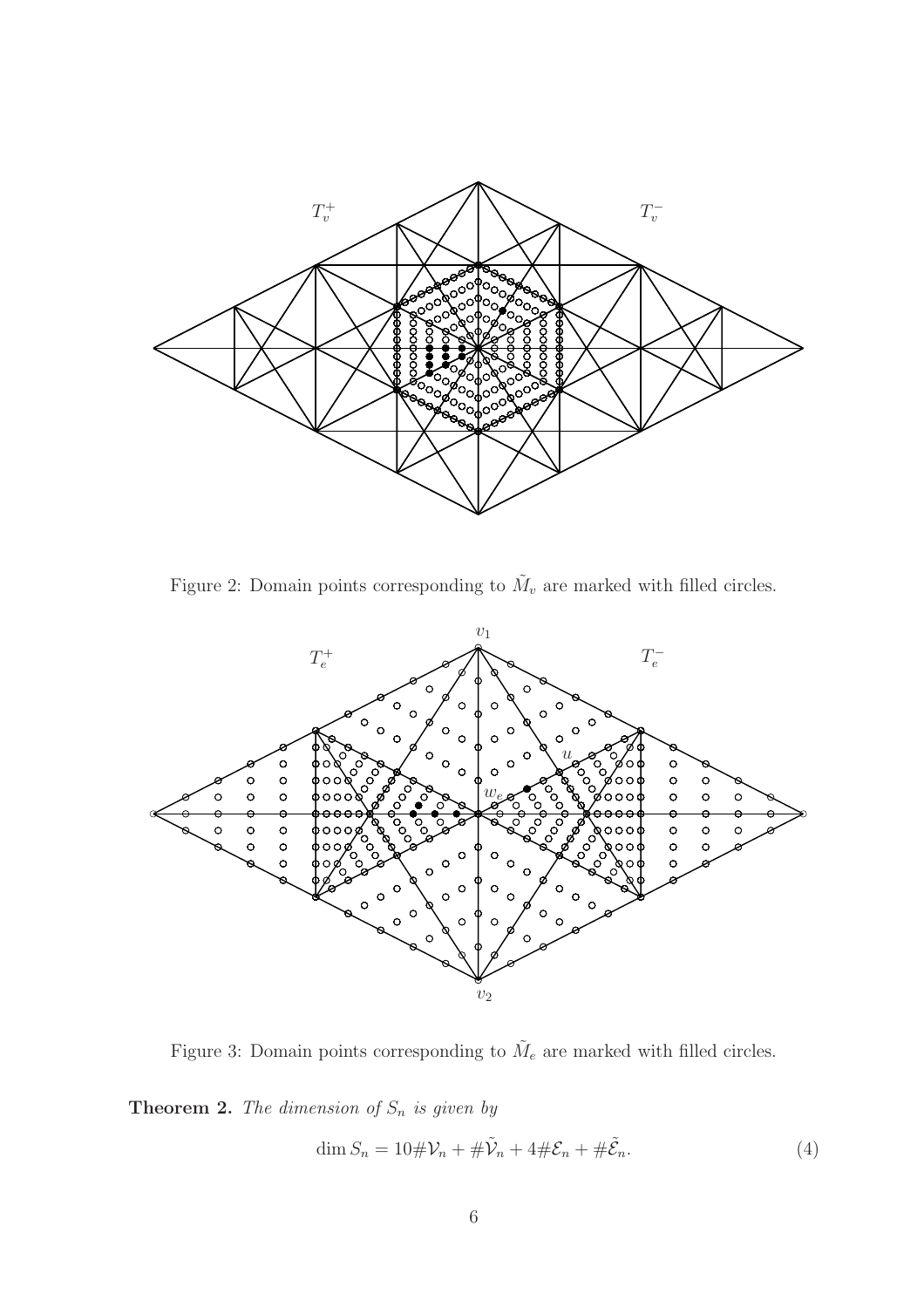Moreover, the set

$$
M_n = \bigcup_{v \in \mathcal{V}_n \setminus \tilde{\mathcal{V}}_n} M_v \cup \bigcup_{v \in \tilde{\mathcal{V}}_n} \tilde{M}_v \cup \bigcup_{e \in \mathcal{E}_n \setminus \tilde{\mathcal{E}}_n} M_e \cup \bigcup_{e \in \tilde{\mathcal{E}}_n} \tilde{M}_e
$$

is a stable local minimal determining set for  $S_n$ .

The proof of this theorem will be given in Section 4.

By restricting to a single Powell-Sabin-12 split  $T_{PS12}$ , we consider the space  $S(T_{PS12})$ defined by

$$
S(T_{PS12}) = \{ s \in S_5^2(T_{PS12}) :
$$
  
\n
$$
s \in C^3(v_i) \text{ for all } i = 1, 2, 3,
$$
  
\n
$$
s \in C^3(w_i) \text{ for all } i = 1, 2, 3,
$$
  
\n
$$
s \text{ is } C^3 \text{ across the segment } \langle v_i, u_i \rangle, \langle u_i, v_T \rangle, \langle w_i, v_T \rangle, \text{ for all } i = 1, 2, 3 \},
$$

where  $v_i, u_i, w_i$  are as in Figure 1. Clearly,  $S(T_{PS12}) = S_0$  if  $\Delta_0$  consists of just one triangle.

Let  $T_1 = \langle v_1, w_3, u_1 \rangle$ ,  $T_2 = \langle v_2, w_1, u_2 \rangle$ ,  $T_3 = \langle v_3, w_2, u_3 \rangle$ ,  $T_4 = \langle v_T, w_2, u_1 \rangle$ ,  $T_5 =$  $\langle v_T, w_3, u_2 \rangle, T_6 = \langle v_T, w_1, u_3 \rangle$ , and let

$$
M_v = \bigcup_{i=1}^3 (D_3(v_i) \cap T_i), \qquad M_e = \bigcup_{i=4}^6 \left\{ \xi_{1,4,0}^{T_i}, \xi_{2,3,0}^{T_i}, \xi_{3,2,0}^{T_i}, \xi_{2,2,1}^{T_i} \right\}.
$$

Theorem 2 specialised to the case of  $S(T_{PS12})$  gives the following corollary, see Figure 4 for an illustration.

Corollary 3. The dimension of  $S(T_{PS12})$  is 42. Moreover, the set  $M = M_v \cup M_e$  is a stable minimal determining set for  $S(T_{PS12})$ .

**Remark 1.** The spaces  $S(T_{PS12})$  can be used to define non-nested  $C^2$  macro-element spaces which in fact coincide with the spaces of  $C<sup>2</sup>$  Powell-Sabin-12 macro-elements constructed in [11] when the  $v_T$  is the barycentre of T. Note that our definition of  $S(T_{PS12})$  is simpler than the corresponding space  $S_2(T_{PS12})$  in [11].

### 4 Proof of Theorem 2

We start by providing two auxiliary results.

Let  $T_{PS6}$  be the Powell-Sabin-6 split of the triangle  $T = \langle w_1, w_2, w_3 \rangle$  which lies inside the Powell-Sabin-12 split in Figure 1 and is shown separately in Figure 5 for convenience. Recall that  $u_i$  is the midpoint of the edge opposite to  $w_i$  for  $i = 1, 2, 3$ , and  $v_T = (w_1 + w_2 + w_3)/3$  is the barycentre of T. We consider the space  $S_5^3(T_{PS6})$  of all  $C^3$  piecewise quintics on  $T_{PS6}$ .

Let  $T_1 = \langle v_T , w_1 , u_3 \rangle, T_2 = \langle v_T , w_2 , u_1 \rangle$  and  $T_3 = \langle v_T , w_3 , u_2 \rangle$ , and let

$$
M = \bigcup_{i=1}^3 (D_3(w_i) \cap T_i),
$$

see Figure 6, where the points in  $M$  are marked with filled circles.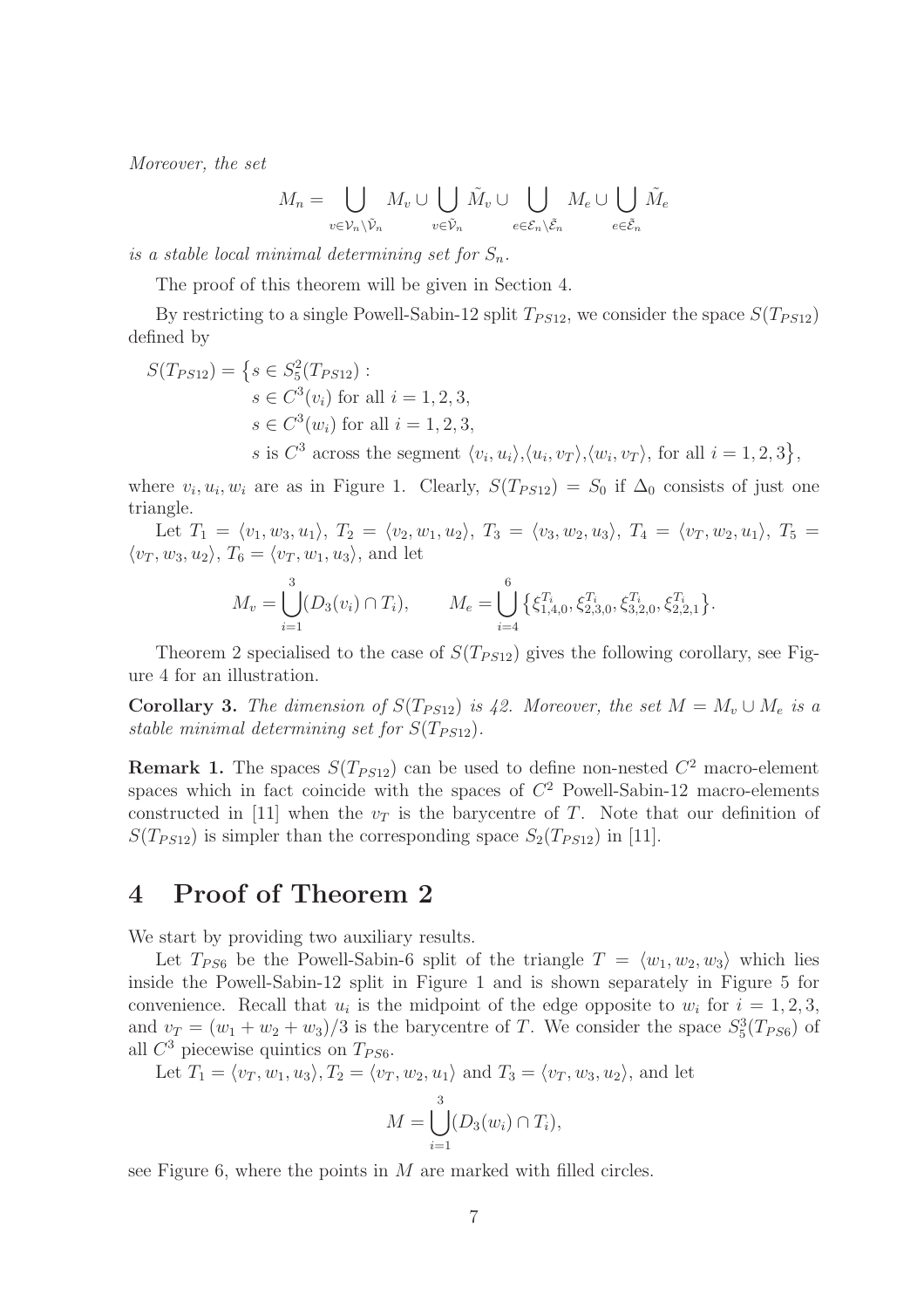

Figure 4: Minimal determining set for  $S(T_{PS12})$  is indicated by filled circles.



**Lemma 4.** The dimension of  $S_5^3(T_{PS6})$  is 30. Moreover, the above set M is a stable minimal determining set for  $S_5^3(T_{PS6})$ .

*Proof.* The dimension of  $S_5^3(T_{PS6})$  is easily obtained by [8, Theorem 9.3]. Let us show that M is a minimal determining set for  $S_5^3(T_{PS6})$ . For each  $i = 1, 2, 3$ , we use the  $C^3$ smoothness at  $w_i$  to uniquely and stably compute the coefficients corresponding to all domain points in  $D_3(w_i) \setminus M$  by [8, Lemma 5.10].

Next, for each edge  $e_1 = \langle w_2, w_3 \rangle$ ,  $e_2 = \langle w_1, w_3 \rangle$ ,  $e_3 = \langle w_1, w_2 \rangle$  of T, we use the  $C^3$  smoothness across the edge  $\langle v_T, u_1 \rangle, \langle v_T, u_2 \rangle, \langle v_T, u_3 \rangle$ , respectively, to determine the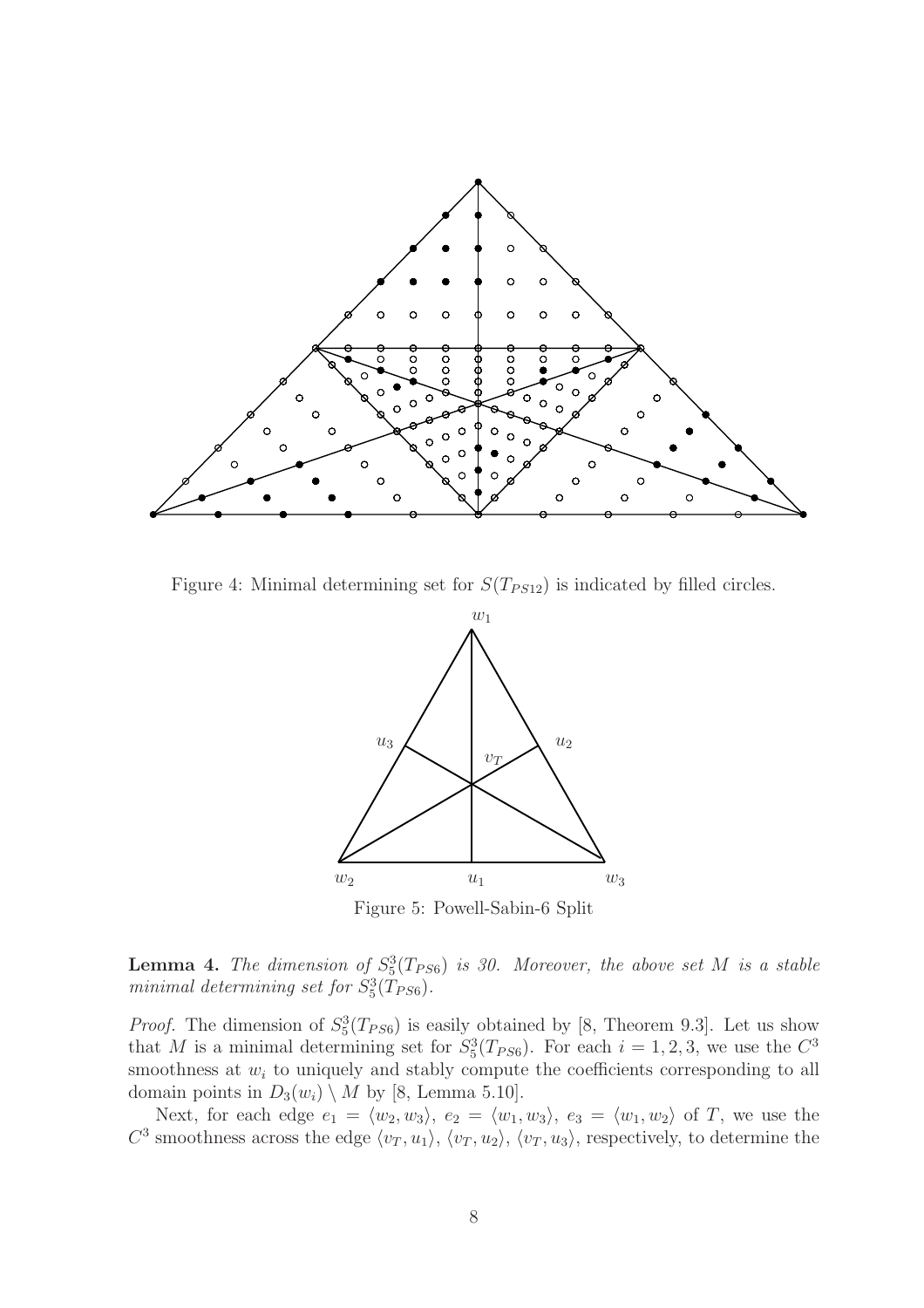

Figure 6: Minimal determining set M for  $S_5^3(T_{PS6})$  is marked by filled circles.

coefficients corresponding to domain points in the set

$$
E_2(e_i) := \{ \xi : \text{dist}(\xi, e_i) \le 2, \ \xi \notin D_3(w_i) \cup D_3(w_{i+1}) \}, \quad i = 1, 2, 3.
$$

(These coefficients are indicated by squares in Figure 6.) The  $C<sup>3</sup>$  smoothness across the edge  $\langle v_T , u_i \rangle$  gives three smoothness conditions involving these coefficients which uniquely determine them as solutions of the corresponding linear system. For example, the barycentric coordinates of  $w_3$  relative to  $\langle w_2, u_1, v_T \rangle$  are given by  $(-1, 2, 0)$  since  $u_1$ is the midpoint of the edge  $\langle w_2, w_3 \rangle$ . Hence, the three smoothness conditions across the edge  $\langle v_T , u_1 \rangle$  involving the coefficients on the edge  $\langle w_2 , w_3 \rangle$  are given by

$$
C_{23} = -C_7 + 2C_6,
$$
  
\n
$$
C_{27} = C_{15} - 4C_7 + 4C_6,
$$
  
\n
$$
C_{30} = -C_{18} + 6C_{15} - 12C_7 + 8C_6,
$$

where the coefficients  $C_i$  of a spline  $s \in S_5^3(T_{PS6})$  are numbered as in Figure 6. By solving this linear system of equations with respect to  $C_7, C_{23}$  and  $C_6$ , we get

$$
C_7 = -\frac{1}{4}C_{18} - \frac{1}{4}C_{30} + C_{15} + \frac{1}{2}C_{27},
$$
  
\n
$$
C_{23} = -\frac{1}{4}C_{18} - \frac{1}{4}C_{30} + \frac{1}{2}C_{15} + C_{27},
$$
  
\n
$$
C_6 = -\frac{1}{4}C_{18} - \frac{1}{4}C_{30} + \frac{3}{4}C_{15} + \frac{3}{4}C_{27}.
$$

Similarly, we obtain

$$
C_8 = -\frac{1}{4}C_{17} - \frac{1}{4}C_{29} + C_{14} + \frac{1}{2}C_{26}, \quad C_{22} = -\frac{1}{4}C_{17} - \frac{1}{4}C_{29} + \frac{1}{2}C_{14} + C_{26},
$$
  
\n
$$
C_5 = -\frac{1}{4}C_{17} - \frac{1}{4}C_{29} + \frac{3}{4}C_{14} + \frac{3}{4}C_{26}, \quad C_9 = -\frac{1}{4}C_{16} - \frac{1}{4}C_{28} + C_{13} + \frac{1}{2}C_{25},
$$
  
\n
$$
C_{21} = -\frac{1}{4}C_{16} - \frac{1}{4}C_{28} + \frac{1}{2}C_{13} + C_{25}, \quad C_4 = -\frac{1}{4}C_{16} - \frac{1}{4}C_{28} + \frac{3}{4}C_{13} + \frac{3}{4}C_{25}.
$$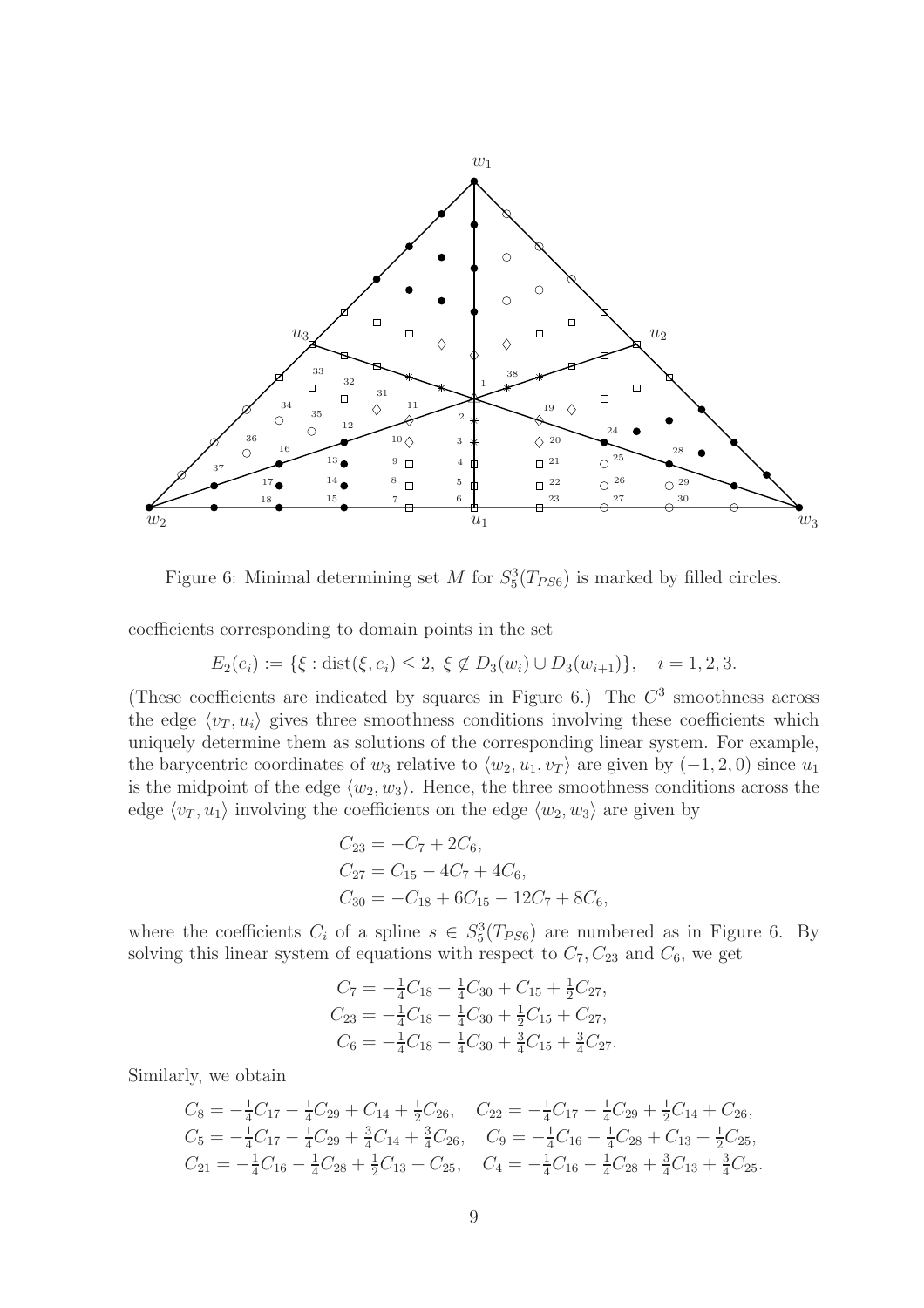The other coefficients indicated by squares in Figure 6 can be found in the same way.

By taking into account the  $C^3$  smoothness condition across the edges  $\langle w_1, v_T \rangle$ ,  $\langle w_2, v_T \rangle$ ,  $\langle w_3, v_T \rangle$ , we compute the yet unknown coefficients corresponding to the domain points on the rings  $R_4(w_1), R_4(w_2)$  and  $R_4(w_3)$ , respectively, compare [8, Lemma 2.30]. These coefficients are indicated by diamonds in Figure 6. For example, the barycentric coordinates of  $u_1$  relative to  $\langle u_3, w_2, v_T \rangle$  are  $(-1, \frac{1}{2})$  $\frac{1}{2}, \frac{3}{2}$  $\frac{3}{2}$ , and hence the three smoothness conditions across the edge  $\langle w_2, v_T \rangle$  involving the coefficients in the ring  $R_4(w_2)$  are given by

$$
C_{10} = -C_{31} + \frac{1}{2}C_{12} + \frac{3}{2}C_{11}, \quad C_{9} = C_{32} - C_{35} - 3C_{31} + \frac{1}{4}C_{16} + \frac{3}{2}C_{12} + \frac{9}{4}C_{11},
$$
  
\n
$$
C_{8} = -C_{33} + \frac{3}{2}C_{34} + \frac{9}{2}C_{32} - \frac{3}{4}C_{36} - \frac{9}{2}C_{35} - \frac{27}{4}C_{31} + \frac{1}{8}C_{37} + \frac{9}{8}C_{16} + \frac{27}{8}C_{12} + \frac{27}{8}C_{11}.
$$

By solving the linear system involving the above equations, we get

$$
C_{10} = \frac{4}{3}C_9 + \frac{2}{3}C_{32} - \frac{2}{3}C_{35} + \frac{1}{6}C_{16} - \frac{4}{9}C_8 - \frac{4}{9}C_{33} + \frac{2}{3}C_{34} - \frac{1}{3}C_{12} + \frac{1}{18}C_{37} - \frac{1}{3}C_{36},
$$
  
\n
$$
C_{11} = \frac{4}{3}C_9 + \frac{4}{3}C_{32} + \frac{1}{3}C_{16} - \frac{16}{27}C_8 - \frac{16}{27}C_{33} + \frac{8}{9}C_{34} - \frac{4}{9}C_{36} + \frac{2}{27}C_{37} - \frac{4}{3}C_{35},
$$
  
\n
$$
C_{31} = \frac{2}{3}C_9 + \frac{4}{3}C_{32} - \frac{4}{3}C_{35} + \frac{1}{2}C_{12} - \frac{4}{9}C_8 - \frac{4}{9}C_{33} + \frac{2}{3}C_{34} - \frac{1}{3}C_{36} + \frac{1}{18}C_{37} + \frac{1}{3}C_{16}.
$$

By using  $C^1$  smoothness across the edges  $\langle u_1, v_T \rangle, \langle u_2, v_T \rangle, \langle u_3, v_T \rangle$  we compute the remaining undetermined coefficients corresponding to the domain points at distances three and four from  $\langle w_1, w_2 \rangle, \langle w_2, w_3 \rangle, \langle w_3, w_1 \rangle$ . These coefficients are marked by stars in Figure 6. For instance, since that the coefficients  $C_{19}$  and  $C_{20}$  are already known, we compute  $C_2$  and  $C_3$  using the formulas

$$
C_2 = \frac{1}{2}C_{11} + \frac{1}{2}C_{19}, \quad C_3 = \frac{1}{2}C_{10} + \frac{1}{2}C_{20}.
$$

Finally, the only remaining undetermined coefficient at  $v_T$ , marked by a triangle in Figure 6, can be computed by using for example the univariate  $C<sup>1</sup>$  smoothness condition along the line  $\langle u_2, w_2 \rangle$ , which gives

$$
C_1 = \frac{2}{3}C_{11} + \frac{1}{3}C_{38}.
$$

We have shown that M is a determining set for  $S_5^3(T_{PS6})$ . The set M is minimal since its cardinality is equal to the dimension of  $S_5^3(T_{PS6})$ . The stability of M is obvious in view of [8, Lemma 5.10] and the above explicit formulas.  $\Box$ 

**Remark 2.** The space  $S_5^3(T_{PS6})$  coincides with the space  $S_2(T_{PS6})$  of [8, Theorem 7.9], where the vertex  $v_T$  is placed at the barycentre of T.

**Lemma 5.** Let  $\Delta$  be the triangulation shown in Figure 7 with six vertices  $v_1, \ldots, v_6$ , where  $v_4 = (v_3 + v_5)/2$ ,  $v_2 = (3v_1 + v_3)/4$  and  $v_6 = (3v_1 + v_5)/4$ . Let  $T = \langle v_1, v_4, v_6 \rangle$ . Let  $M = D_1(v_3) \cup D_1(v_5) \cup M_e \subset D_{3,\Delta}$ , where

$$
M_e = \{ \xi_{1,2,0}^T, \xi_{2,1,0}^T, \xi_{3,0,0}^T, \xi_{2,0,1}^T \}.
$$

Then M is a stable minimal determining set for the space  $\mathbb{P}_3$  of cubic polynomials regarded as a subspace of  $S_3^0(\Delta)$ .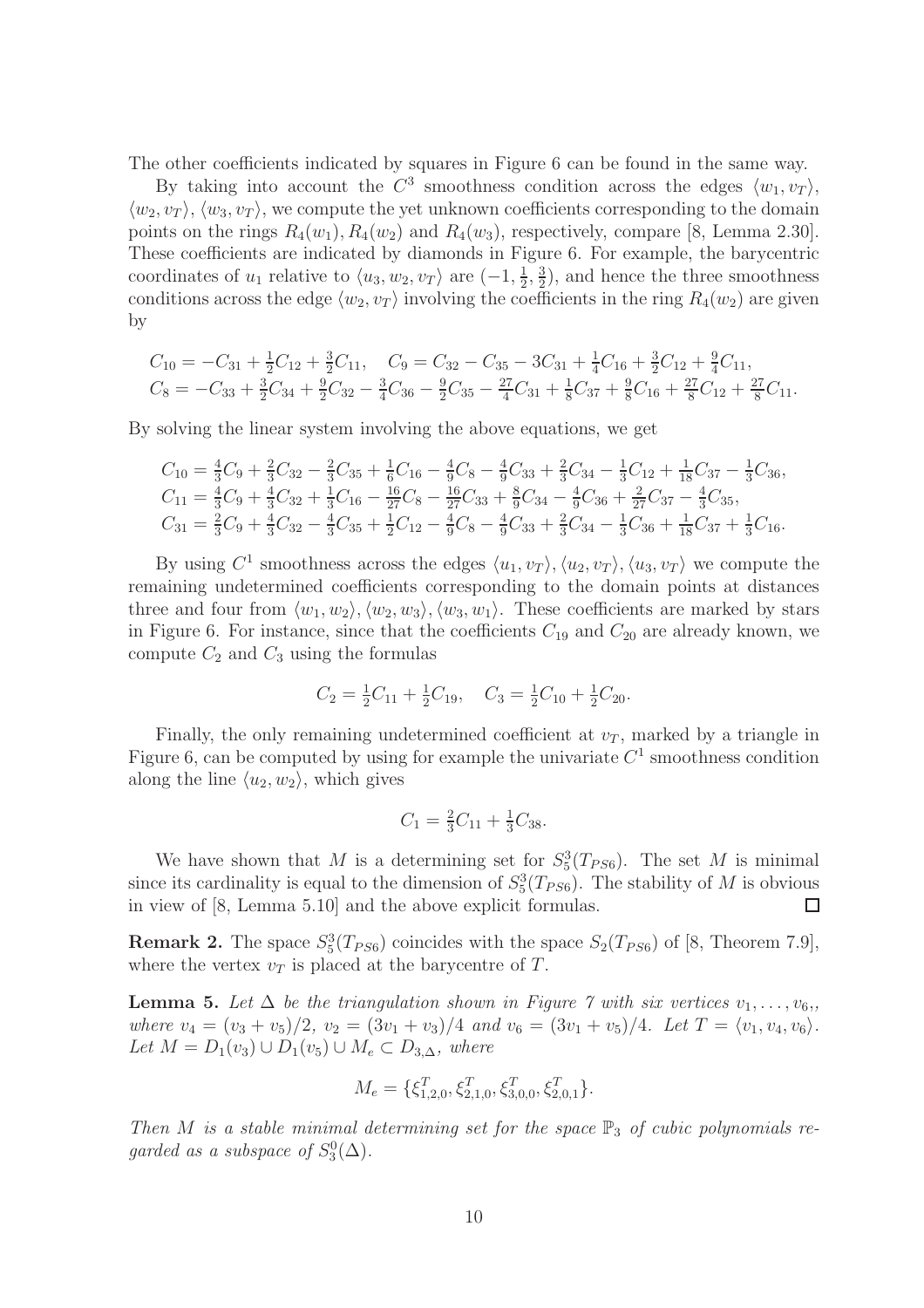

Figure 7: Triangulation of Lemma 5, where the minimal determining set  $M$  is indicated by filled circles.

*Proof.* The lemma follows from a more general statement given in [11, Lemma 4.1]. We provide a (somewhat different) proof in order to work out explicit formulas for the B-coefficients. We see that  $\#M = \dim \mathbb{P}_3 = 10$ . Hence we only need to show that if we set the coefficients of  $s \in \mathbb{P}_3$  corresponding to  $\xi \in M$ , then all other coefficients are stably determined. Suppose the coefficients of s are numbered as in Figure 7. Then using the  $C^1$  smoothness across the common edge  $\langle v_1, v_4 \rangle$  of two triangle  $T_1 = \langle v_2, v_4, v_1 \rangle$ and  $T_2 = \langle v_6, v_1, v_4 \rangle$ , where the barycentric coordinates of  $v_6$  relative to  $T_1$  are given by  $(-1, \frac{1}{2})$  $\frac{1}{2}$ ,  $\frac{3}{2}$  $(\frac{3}{2})$ , we obtain

$$
C_{13} = \frac{1}{2}C_{12} + \frac{3}{2}C_1 - C_2.
$$

By using the univariate  $C^1$ ,  $C^2$  and  $C^3$  smoothness conditions along the edge  $\langle v_1, v_3 \rangle$ , where the barycentric coordinates of  $v_3$  relative to  $\langle v_1, v_2 \rangle$  are given by  $(-3, 4)$  and solving the linear system involving the three equations, we obtain

$$
C_{14} = -\frac{9}{16}C_1 - \frac{1}{48}C_{28} + \frac{3}{2}C_{13} + \frac{1}{12}C_{27},
$$
  
\n
$$
C_{23} = -\frac{27}{16}C_1 - \frac{1}{16}C_{28} + \frac{9}{4}C_{13} + \frac{1}{2}C_{27},
$$
  
\n
$$
C_{22} = -\frac{27}{32}C_1 - \frac{1}{32}C_{28} + \frac{27}{16}C_{13} + \frac{3}{16}C_{27}.
$$

By symmetry, similar formulas hold for  $C_3, C_4$  and  $C_5$ , and by using the univariate  $C^1$ ,  $C^2$  and  $C^3$  smoothness conditions along the edge  $\langle v_3, v_5 \rangle$  and solving the corresponding linear system, we get the formulas

$$
C_{25} = -\frac{1}{4}C_{28} - \frac{1}{4}C_7 + C_{26} + \frac{1}{2}C_8,
$$
  
\n
$$
C_{18} = -\frac{1}{4}C_{28} - \frac{1}{4}C_7 + \frac{1}{2}C_{26} + C_8,
$$
  
\n
$$
C_{19} = -\frac{1}{4}C_{28} - \frac{1}{4}C_7 + \frac{3}{4}C_{26} + \frac{3}{4}C_8.
$$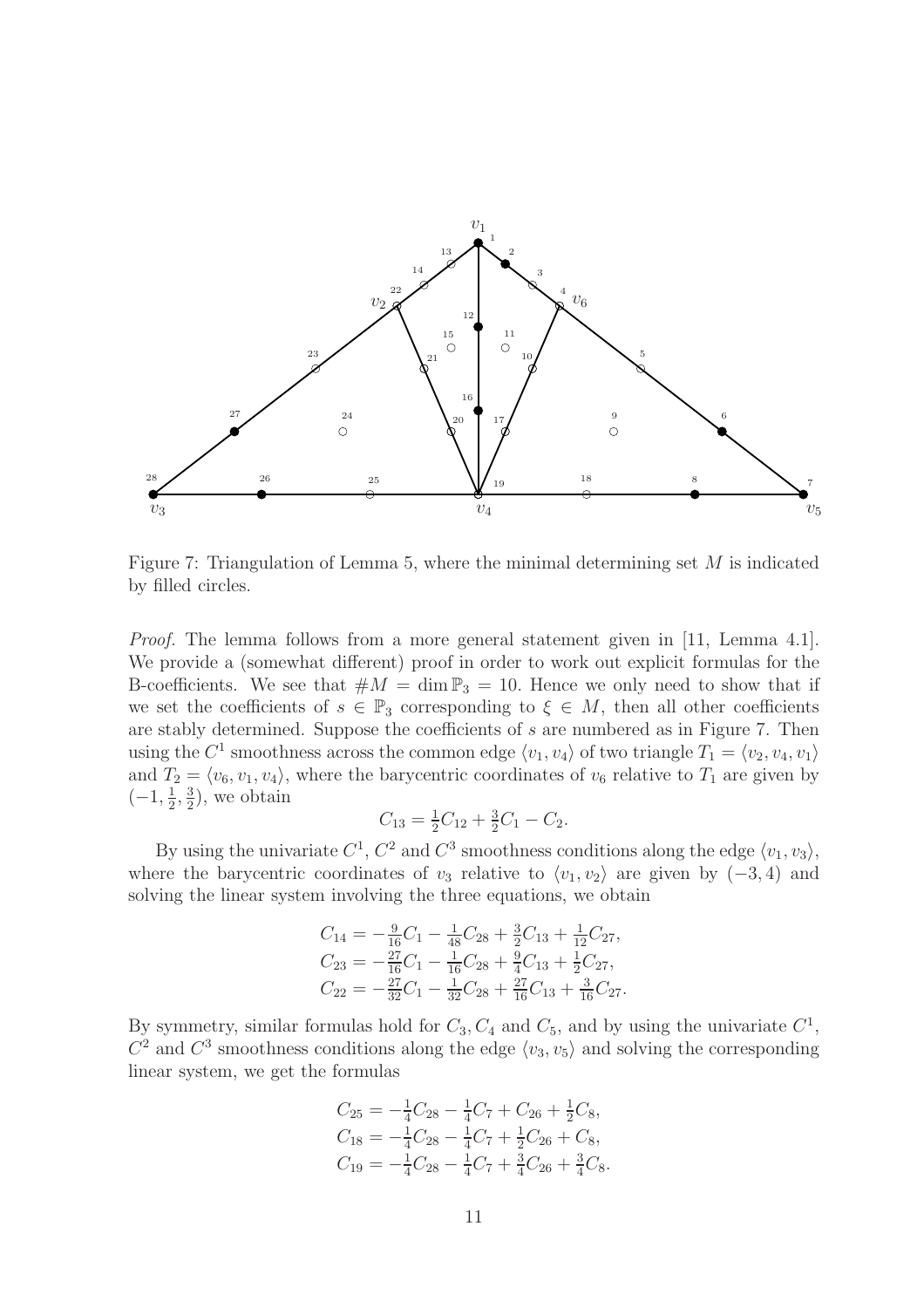In the next step we compute  $C_{20}$  and  $C_{17}$  by  $C^1$  smoothness conditions across edges  $\langle v_2, v_4 \rangle$  and  $\langle v_4, v_6 \rangle$ , respectively,

$$
C_{20} = \frac{1}{4}C_{25} + \frac{3}{4}C_{16}, \quad C_{17} = \frac{1}{4}C_{18} + \frac{3}{4}C_{16}.
$$

By the  $C^1$  and  $C^2$  smoothness conditions across the edge  $\langle v_1, v_4 \rangle$ , as well as the  $C^2$ smoothness conditions across the edges  $\langle v_2, v_4 \rangle$  and  $\langle v_4, v_6 \rangle$ , we obtain the system of equations

$$
C_{11} = -C_{15} + \frac{1}{2}C_{16} + \frac{3}{2}C_{12},
$$
  
\n
$$
C_{10} = C_{21} - C_{20} - 3C_{15} + \frac{1}{4}C_{19} + \frac{3}{2}C_{16} + \frac{9}{4}C_{12},
$$
  
\n
$$
C_{26} = 9C_{12} - 24C_{15} + 16C_{21},
$$
  
\n
$$
C_8 = 16C_{12} - 24C_{11} + 9C_{10},
$$

which can be solved with respect to  $C_{10}$ ,  $C_{11}$ ,  $C_{15}$  and  $C_{21}$  to give

$$
C_{10} = -\frac{1}{7}C_8 + C_{12} + \frac{12}{7}C_{16} + \frac{4}{7}C_{19} - \frac{16}{7}C_{20} + \frac{1}{7}C_{26},
$$
  
\n
$$
C_{11} = -\frac{2}{21}C_8 + \frac{25}{24}C_{12} + \frac{9}{14}C_{16} + \frac{3}{14}C_{19} - \frac{6}{7}C_{20} + \frac{3}{56}C_{26},
$$
  
\n
$$
C_{15} = \frac{2}{21}C_8 + \frac{11}{24}C_{12} - \frac{1}{7}C_{16} - \frac{3}{14}C_{19} + \frac{6}{7}C_{20} - \frac{3}{56}C_{26},
$$
  
\n
$$
C_{21} = \frac{1}{7}C_8 + \frac{1}{8}C_{12} - \frac{3}{14}C_{16} - \frac{9}{28}C_{19} + \frac{9}{7}C_{20} - \frac{1}{56}C_{26}.
$$

Finally, using  $C^1$  smoothness across the edges  $\langle v_4, v_6 \rangle$  and  $\langle v_2, v_4 \rangle$ , we get

$$
C_9 = -3C_{11} + 4C_{10}, \quad C_{24} = -3C_{15} + 4C_{21},
$$

which completes the proof that M is a determining set for  $\mathbb{P}_3$ . The stability is again obvious in view of the explicit formulas used.  $\Box$ 

*Proof of Theorem 2.* To see that  $M_n$  is a stable minimal determining set, we show that we can set the coefficients  ${c_{\xi}}_{\xi \in M_n}$  of a spline  $s \in S_n$  to arbitrary values, and that all other coefficients of s are then uniquely and stably determined.

First, we show how the coefficients in  $\mathcal{D}_{5,\Delta_n^*} \setminus M_n$  can be computed. For each  $v \in$  $\mathcal{V}_n \setminus \tilde{\mathcal{V}}_n$ , using  $C^3$  smoothness conditions at v and the coefficients corresponding to  $M_v$ , we can uniquely compute the coefficients of s corresponding to all domain points in  $D_3(v)$  by [8, Lemma 5.10]. For each  $v \in \tilde{\mathcal{V}}_n$ , using the  $C^3$  smoothness of  $s|_{T_v^+}$  at v and the coefficients in  $M_v \cap T_v^+$ , we compute the coefficients of s corresponding to all domain points in  $D_3(v) \cap T_v^+$ . By using  $C^2$  smoothness across the common edge  $e_v$  of  $T_v^+$  and  $T_v^-$ , we can compute the coefficients corresponding to  $D_2(v) \cap T_v^-$ . Then by  $C^3$ smoothness at v inside  $T_v^-$  and the coefficient corresponding to the domain point  $\xi_{2,3,0}^{\tilde{T}_v}$ inside  $T_v^-$  we can compute the remaining coefficients corresponding to all domain points in  $R_3(v) \cap T_v^-$ .

For each  $e = \langle u, v \rangle \in \mathcal{E}_n \setminus \tilde{\mathcal{E}}_n$ , using the coefficients corresponding to  $M_e$ , we now apply Lemma 5 to determine the coefficients of s corresponding to domain points in the disk  $D_3(w_e)$ , where  $w_e$  is the midpoint of e. Due to the  $C^3$  smoothness at  $w_e$ , we can regard the coefficients of s in the disk as coefficients of a polynomial g of degree 3. Lemma 5 ensures that we can set the coefficients of s corresponding to domain points in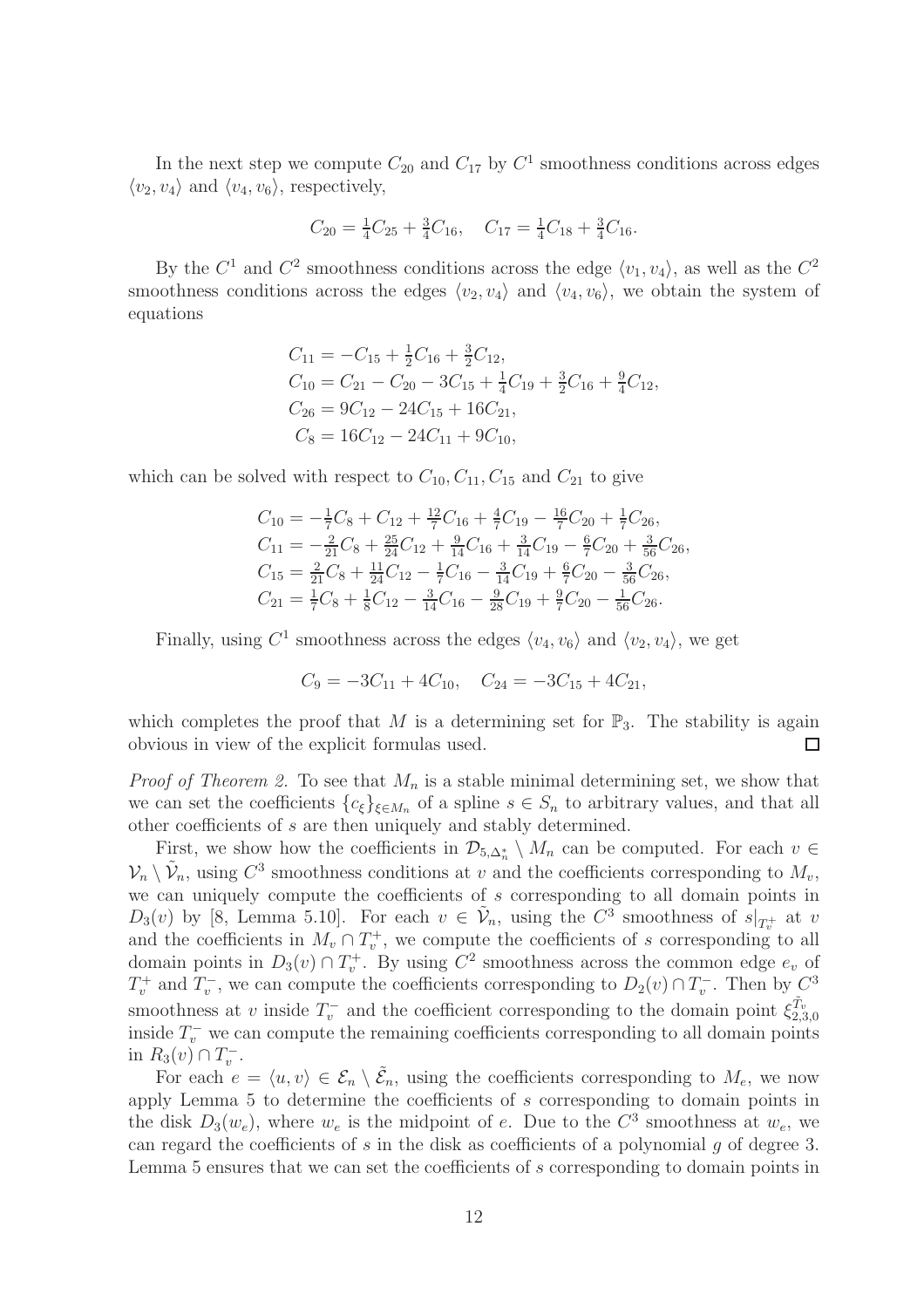$M_e$  to arbitrary values, and that all coefficients corresponding to the remaining domain points in  $D_3(w_e)$  are uniquely and stably determined.

For each  $e = \langle u, v \rangle \in \tilde{E}_n$ , using the  $C^3$  smoothness of  $s|_{T_e^+}$  at the midpoint  $w_e$  of  $e$ e and the coefficients corresponding to  $\{\xi_{3,2,0}^{\hat{T}_e^3}, \xi_{2,3,0}^{\hat{T}_e^3}, \xi_{2,2,1}^{\hat{T}_e^3}, \xi_{1,4,0}^{\hat{T}_e^3}\}$  inside  $T_e^+$  we can compute the coefficients of s corresponding to domain points in the disk  $D_3(w_e) \cap T_e^+$  by Lemma 5 as described previously. Using the  $C^2$  smoothness across the common edge e of  $T_e^+$ and  $T_e^-$  we can compute the coefficients corresponding to  $D_2(w_e) \cap T_e^-$ . Then using the  $C^3$  smoothness condition supported inside  $T_e^-$  and the coefficient corresponding to the point  $\xi_{2,3,0}^{\tilde{T}_e}$  we can compute the remaining coefficients corresponding to domain points in  $R_3(w_e) \cap T_e^-$ . For each type-1 edge  $e = \langle u, v \rangle$ , by taking account of the  $C^3$  smoothness across the edge  $e = \langle u, v \rangle$  we can now compute the three central coefficients in the ring  $R_4(v)$ . Note that in practice these coefficients can be more conveniently computed by using  $C^1$  smoothness conditions across the edges of the form  $\langle w_i, w_{i+1} \rangle$ , see Remark 3.

We now show that the coefficients corresponding to the remaining domain points are uniquely determined. These remaining domain points lie inside triangles of the form  $T = \langle w_1, w_2, w_3 \rangle$ , where  $w_i \in \mathcal{W}_n$ . Let  $T_{PS6}$  be the Powell-Sabin-6 split of T, see Figure 5. We have already determined all coefficients corresponding to domain points in the disks  $D_3(w_i)$  for  $i = 1, 2, 3$ . Now we can apply Lemma 4 to uniquely and stably determine all coefficients of s corresponding to the remaining domain points in T.

We have thus shown that M is a determining set for  $S_n$ . To complete the proof, we need to show that the six central  $C^1, C^2$  smoothness conditions across the edges  $\langle w_i, w_{i+1} \rangle$ ,  $i = 1, 2, 3$  are satisfied. Indeed, all other smoothness conditions are either used in the above computation or are satisfied in view of Lemmas 4 and 5.

To check these conditions we will only look at the section  $\langle v_1, w_3, v_T , w_2 \rangle$  of the triangle  $T = \langle v_1, v_2, v_3 \rangle$  as shown in Figure 8, where we indicate the domain points of the  $5 \times 7$  grid around  $u_1$  by double integer indices  $(i, j)$  with the origin  $(0, 0)$  at  $u_1$  and the row of indices with  $j = 0$  on the edge  $\langle w_2, w_3 \rangle$ . The coefficient corresponding to  $(i, j)$  is denoted by  $C_{i,j}$ . All smoothness conditions that need verification are supported within this grid. The smoothness conditions on the other two sections of the triangle can be checked in the same way.

Let  $(\gamma, \beta, \delta)$  be the barycentric coordinates of  $v_T$  relative to  $\langle v_1, w_3, u_1 \rangle$ . Thus  $\beta = 0$ and  $v_T = \gamma v_1 + \delta u_1$  where  $\gamma = -\frac{1}{3}$  $\frac{1}{3}$  and  $\delta = \frac{4}{3}$  $\frac{4}{3}$ . We first write down the known  $C^1, C^2$ and  $C^3$  smoothness conditions in rows  $j = -2, -1, 0, 1, 2$  of the grid,

$$
C_{3,j} = 8C_{0,j} - 12C_{-1,j} + 6C_{-2,j} - C_{-3,j},
$$
  
\n
$$
C_{2,j} = 4C_{0,j} - 4C_{-1,j} + C_{-2,j},
$$
  
\n
$$
C_{1,j} = 2C_{0,j} - C_{-1,j}.
$$

By solving this linear system for  $C_{-1,j}, C_{0,j}, C_{1,j}$ , we obtain for  $j = -2, -1, 0, 1, 2$ 

$$
C_{-1,j} = \frac{1}{4} (2C_{2,j} - C_{3,j} + 4C_{-2,j} - C_{-3,j}),
$$
\n(5)

$$
C_{0,j} = \frac{1}{4}(3C_{2,j} - C_{3,j} + 3C_{-2,j} - C_{-3,j}),
$$
\n(6)

$$
C_{1,j} = C_{2,j} - \frac{1}{4}C_{3,j} + \frac{1}{2}C_{-2,j} - \frac{1}{4}C_{-3,j}.
$$
\n<sup>(7)</sup>

We write down the four known  $C^1$  smoothness conditions across row 0 of the grid

$$
C_{i,-1} = \gamma C_{i,1} + \delta C_{i,0}, \quad i = -3, -2, 2, 3. \tag{8}
$$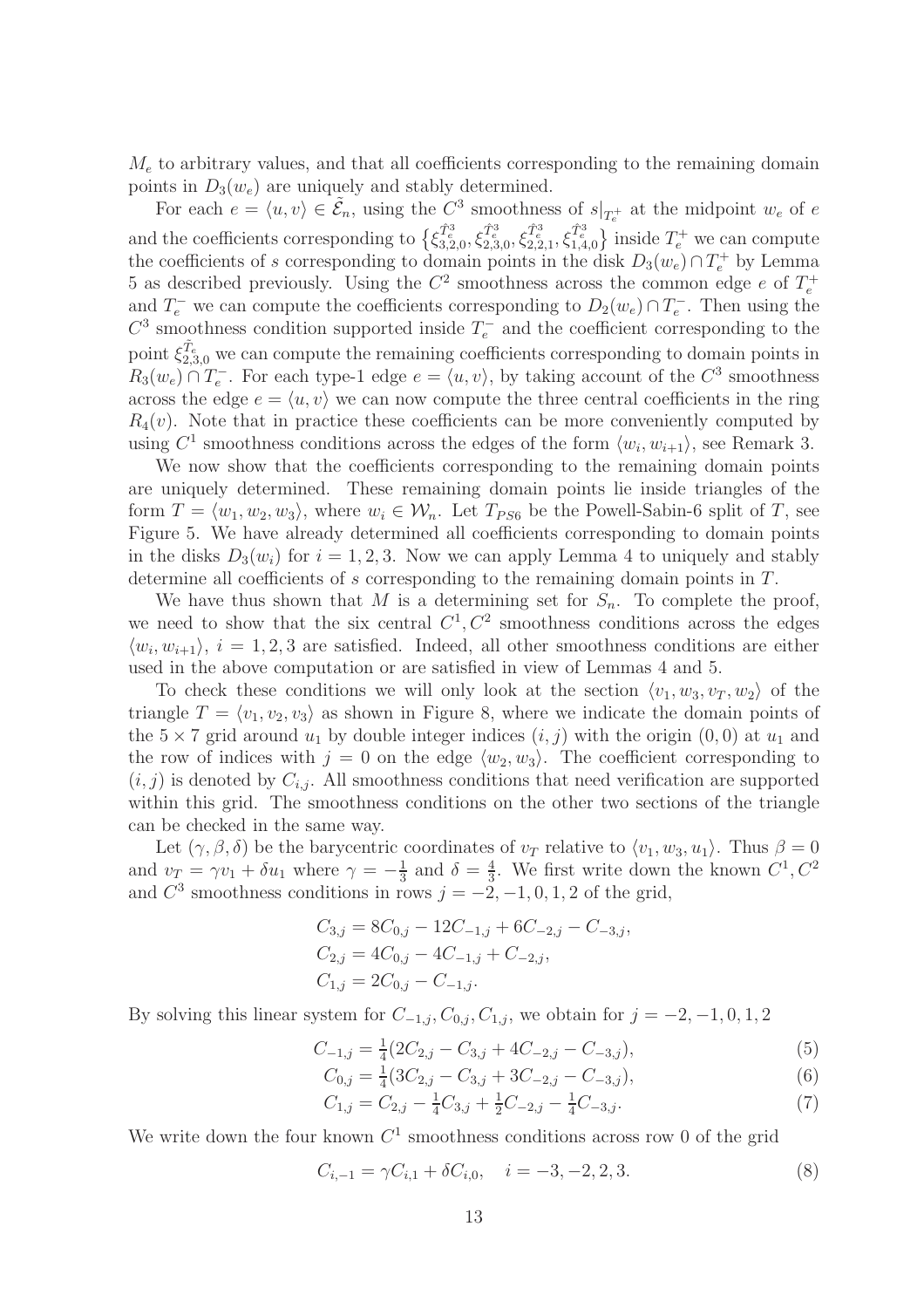

Figure 8: The  $5 \times 7$  grid around  $u_1$ .

By replacing  $C_{-3,-1}$ ,  $C_{-2,-1}$ ,  $C_{2,-1}$ ,  $C_{3,-1}$  in (5)–(7) with expressions in (8) and collecting the terms with coefficients  $\gamma$  and  $\delta$ , we obtain

$$
C_{i,-1} = \gamma C_{i,1} + \delta C_{i,0}, \quad i = -1, 0, 1,
$$

which confirms the three remaining  $C<sup>1</sup>$  smoothness conditions across row 0. Similarly, by replacing  $C_{3,2}, C_{2,2}, C_{-2,2}, C_{-3,2}$  in (5)–(7) with expressions in the four known  $C^2$ smoothness conditions across row 0,

$$
C_{i,2} = \gamma^2 C_{i,0} + 2\gamma \delta C_{i,-1} + \delta^2 C_{i,-2}, \quad i = -3, -2, 2, 3,
$$

we verify the three remaining  $C^2$  smoothness conditions across row 0,

$$
C_{i,2} = \gamma^2 C_{i,0} + 2\gamma \delta C_{i,-1} + \delta^2 C_{i,-2}, \quad i = -1, 0, 1.
$$

We have shown that  $M_n$  is a stable local minimal determining set for  $S_n$ . Hence, the dimension of  $S_n$  is equal to the cardinality of  $M_n$ , which is easily seen to be the number in  $(4)$ .  $\Box$ 

**Remark 3.** Note that in practice the three central coefficients in the ring  $R_4(v_1)$  are more conveniently computed by using  $C^1$  smoothness conditions across the edge  $\langle w_3, w_2 \rangle$ rather than by  $C^1$ ,  $C^2$  and  $C^3$  smoothness conditions across  $\langle v_1, u_1 \rangle$  according to the above proof. Indeed, in the notation of Figure 8 these coefficients are given by

$$
C_{-1,1} = 4C_{-1,0} - 3C_{-1,-1}, \quad C_{0,1} = 4C_{0,0} - 3C_{0,-1}, \quad C_{1,1} = 4C_{1,0} - 3C_{1,-1}.
$$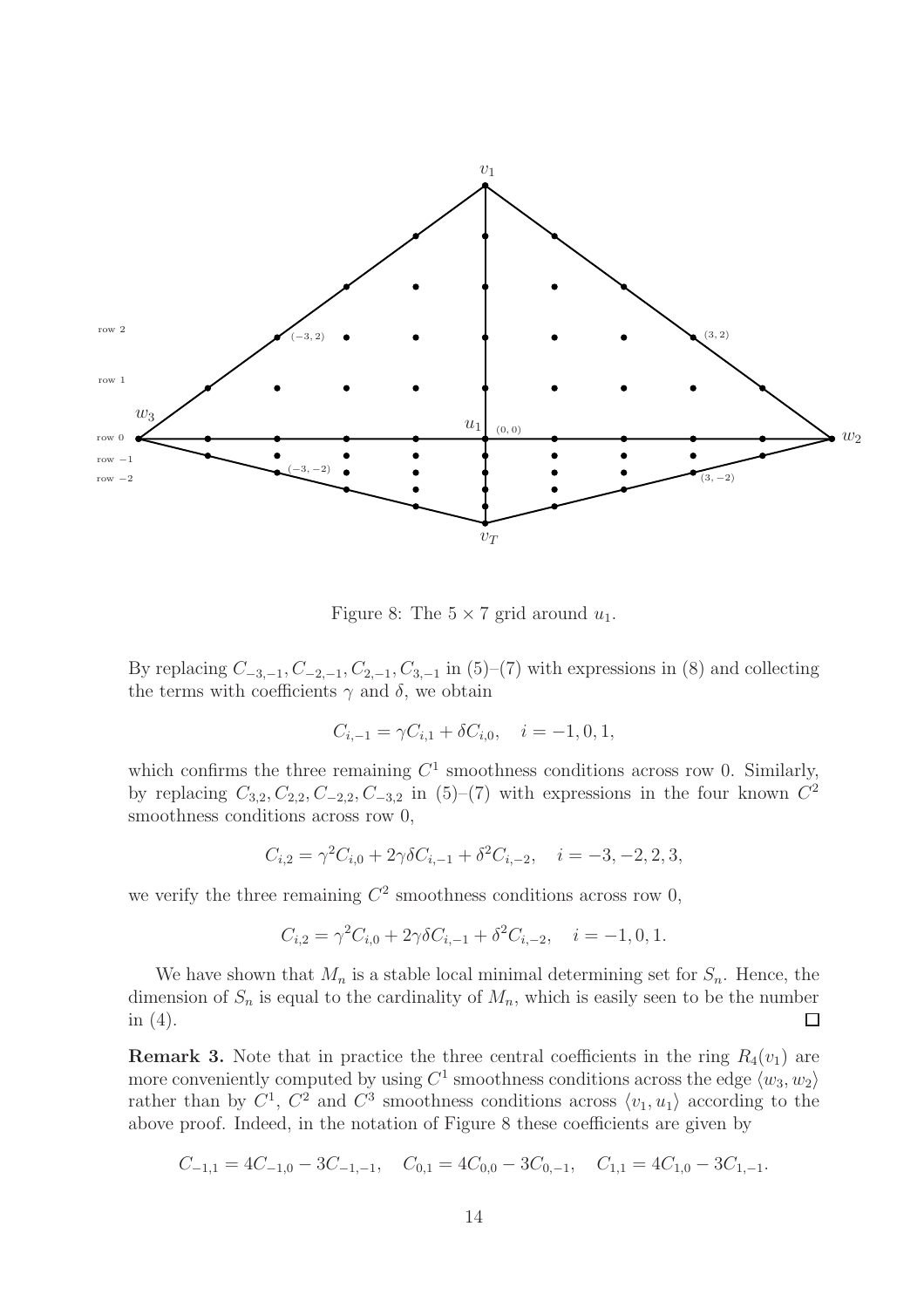#### 5 A nodal minimal determining set for  $S_n$

As usual for macro-element spaces, we provide a stable nodal minimal determining set for  $S_n$  and an error bound for the corresponding Hermite interpolation operator.

Recall that a linear functional  $\lambda$  is called a *nodal functional* provided that  $\lambda f$  is a combination of values and/or derivatives of f at some point  $\eta$ . A collection  $\mathcal{N} = \{\lambda\}_{i=1}^N$ is called a *nodal determining set* for a spline space S if  $\lambda s = 0$  for all  $\lambda \in \mathcal{N}$  implies  $s \equiv 0$ . Moreover, N is called a nodal minimal determining set (NMDS) for S if there is no smaller nodal determining set. We refer to [8, Section 5.9] for further details on nodal determining sets.

Let  $(u_x, u_y)$  and  $(v_x, v_y)$  be the Cartesian coordinates of u and v, respectively. Then the directional derivative of s at  $(x, y) \in T$  with respect to the (directed) edge e is given by

$$
D_e s(x, y) = (v_x - u_x) D_x s(x, y) + (v_y - u_y) D_y s(x, y).
$$

Let  $e^{\perp}$  be the directed segment obtained rotating e ninety degrees in the counterclockwise direction. We write  $D_{e^{\perp}}s$  for the directional derivative of s associated with  $e^{\perp}$ . The linear functional evaluating at  $\xi \in \Omega$  any function f continuous at  $\xi$  will be denoted by  $δ<sub>ε</sub>$ .

**Lemma 6.** Let  $\Delta$  be the triangulation shown in Figure 7, where  $v_4 = (v_3 + v_5)/2$ ,  $v_2 = (3v_1 + v_3)/4$  and  $v_6 = (3v_1 + v_5)/4$ . The set

$$
N = N_{v_3} \cup N_{v_4} \cup N_{v_5}
$$

is a nodal determining set for  $\mathbb{P}_3$ , where

- 1)  $N_{v_3} = {\delta_{v_3}, \delta_{v_3} D_x, \delta_{v_3} D_y},$
- 2)  $N_{v_5} = {\delta_{v_5}, \delta_{v_5} D_x, \delta_{v_5} D_y},$

$$
3) N_{v_4} = \{ \delta_{v_4} D_{e_1}, \delta_{v_4} D_{e_1}^2, \delta_{v_4} D_{e_2} D_{e_1}^2, \delta_{v_4} D_{e_1}^3 \},
$$

with  $e_1 := \langle v_4, v_1 \rangle$  and  $e_2 := \langle v_4, v_5 \rangle$ .

*Proof.* It is clear that the cardinality of N is equal to the dimension of  $\mathbb{P}_3$ . Thus to prove that  $N$  is a nodal minimal determining set, we just need to show that given the values of  $\{\lambda s\}_{\lambda \in N}$  all B-coefficients of  $s \in \mathbb{P}_3$  can be determined. Suppose the coefficients of  $s \in \mathbb{P}_3$  are numbered as in Figure 7. Using the data  $\{\delta_{v_3}s, \delta_{v_3}D_xs, \delta_{v_3}D_ys\}$  at  $v_3$  we can compute the coefficients  $C_{26}$ ,  $C_{27}$  and  $C_{28}$  by [8, Theorem 2.19]. Similarly, using the data  $\{\delta_{v_5}s, \delta_{v_5}D_x s, \delta_{v_5}D_y s\}$  at  $v_5$  we compute the coefficients  $C_6, C_7$  and  $C_8$ . Using the data  $\{\delta_{v_4}D_{e_1}s, \delta_{v_4}D_{e_1}^2s, \delta_{v_4}D_{e_1}^3s\}$  we can compute the coefficients  $C_{16}$ ,  $C_{12}$  and  $C_1$  by [8, Lemma 2.20], that is, using the formulas

$$
\delta_{v_4} D_{e_1} s = -3C_{19} + 3C_{16},
$$
  
\n
$$
\delta_{v_4} D_{e_1}^2 s = 6C_{19} - 12C_{16} + 6C_{12},
$$
  
\n
$$
\delta_{v_4} D_{e_1}^3 s = -6C_{19} + 18C_{16} - 18C_{12} + 6C_1,
$$

where  $C_{19}$  can be computed using the three univariate smoothness conditions along the edge  $\langle v_3, v_5 \rangle$  as in the proof of Lemma 5.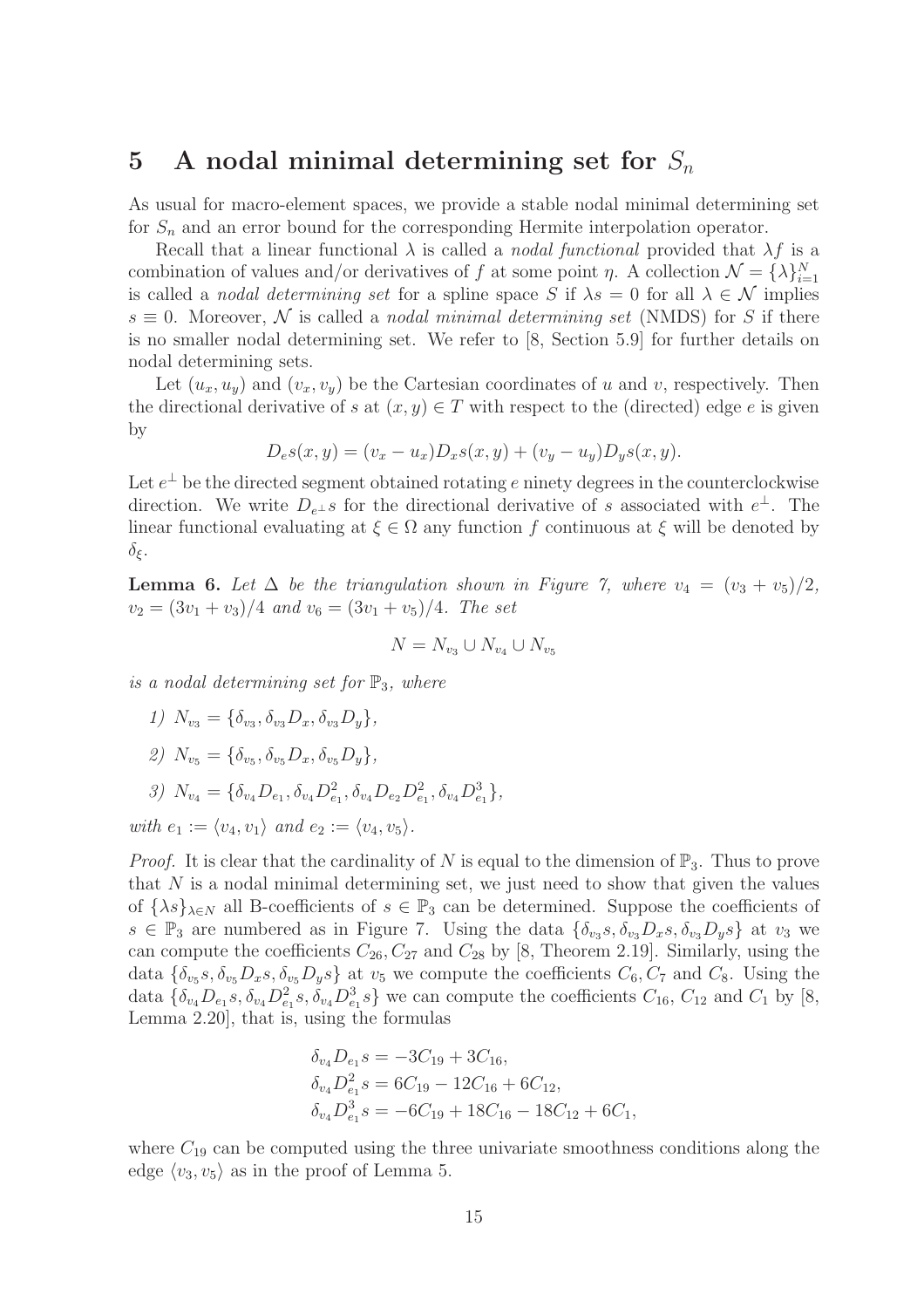Let  $e = \langle v_4, v_6 \rangle$ . Since  $v_6 - v_4 = \frac{1}{4}$  $\frac{1}{4}(v_5 - v_4) + \frac{3}{4}(v_1 - v_4)$ , according to [8, (2.36)], we can use the data  $\delta_{v_4} D_{e_2} D_{e_1}^2 s$  to compute the coefficient  $C_2$  from the relation

$$
\frac{1}{4}\delta_{v_4}D_{e_2}D_{e_1}^2s + \frac{3}{4}\delta_{v_4}D_{e_1}^3s = \delta_{v_4}D_eD_{e_1}^2s = -6C_{19} + 12C_{16} + 6C_{12} + 12C_{11} - 6C_{17} - 6C_2,
$$

where the coefficients  $C_{11}$  and  $C_{17}$  are computed as in the proof of Lemma 5.

At this point we have determined all coefficients corresponding to domain points in the minimal determining set  $M$  of Lemma 5, and it follows from that lemma that all other coefficients are also determined.  $\Box$ 

Theorem 7. The set

$$
N_n = \bigcup_{v \in \mathcal{V}_n \setminus \tilde{\mathcal{V}}_n} N_v \cup \bigcup_{v \in \tilde{\mathcal{V}}_n} \tilde{N}_v \cup \bigcup_{e \in \mathcal{E}_n \setminus \tilde{\mathcal{E}}_n} N_e \cup \bigcup_{e \in \tilde{\mathcal{E}}_n} \tilde{N}_e
$$

is a nodal minimal determining set for  $S_n$ , where

1)  $N_v = \{ \delta_v D_x^{\alpha} D_y^{\beta}, 0 \le \alpha + \beta \le 3 \},$ 2)  $\tilde{N}_v = \{ \delta_v D_{e_v}^{\alpha} D_{e_i}^{\beta}$  $e_v^{\beta}$ ,  $0 \leq \alpha + \beta \leq 3$ ,  $\beta \leq 2$   $\cup$   $\{\delta_v^+ D_{e_v^{\perp}}^3, \delta_v^- D_{e_v^{\perp}}^3\}$ , 3)  $N_e = \left\{ \delta_{w_e} D_{e^{\perp}}, \delta_{w_e} D_{e^{\perp}}^2, \delta_{w_e} D_e D_{e^{\perp}}^2, \delta_{w_e} D_{e^{\perp}}^3 \right\},\$  $\label{eq:4.1} \begin{split} \textit{4)}\ \ \tilde{N}_e = \big\{ \delta_{w_e} D_{e^\perp}, \delta_{w_e} D_{e^\perp}^2, \delta_{w_e} D_e D_{e^\perp}^2, \delta_{w_e}^+ D_{e^\perp}^3, \delta_{w_e}^- D_{e^\perp}^3 \big\}, \end{split}$ 

where  $\delta_v^{\pm} f := \delta_v(f|_{T_v^{\pm}})$  and  $\delta_{w_e}^{\pm} f := \delta_{w_e}(f|_{T_e^{\pm}})$ , and  $w_e$  denotes the midpoint of the edge e.

*Proof.* It is clear that the cardinality of  $N_n$  is equal to the dimension of  $S_n$  as given in (4). Thus to prove that  $N_n$  is a nodal minimal determining set, we just need to show that given the values of  $\{\lambda s\}_{\lambda \in N_n}$  all B-coefficients of  $s \in S_n$  can be determined.

For every vertex  $v \in V_n \setminus V_n$ , we can compute all coefficients corresponding to domain points in the disk  $D_3(v)$  directly from the data in  $N_v$  by [8, Theorem 2.19].

For every vertex  $v \in \tilde{\mathcal{V}}_n$ , we can compute all the coefficients of s corresponding to domain points in the disk  $D_3(v)$  from the data in  $\tilde{N}_v$ . That is, using the data  $\{ \delta_v D_{e_v}^{\alpha} D_{e_i}^{\beta}$  $e_e^{\beta}$ ,  $0 \leq \alpha + \beta \leq 3$ ,  $\beta \leq 2$   $\cup$   $\{\delta_v^+ D_{e_v^+}^3 s\}$ , we can compute the coefficients corresponding to domain points in  $D_3(v) \cap T_v^+$  by [8, Theorem 2.19]. Then using the coefficients corresponding to domain points in  $D_3(v) \cap T_v^+$  and  $C^2$  smoothness conditions across the edge  $e_v$ , we can compute the coefficients corresponding to domain points in  $D_2(v) \cap T_v^-$ . Now using the data  $\{\delta_v^- D_{e_v^{\perp}}^3 s\}$  and  $C^3$  smoothness conditions inside  $T_v^-$ , we can compute all the remaining coefficients corresponding to domain points in  $R_3(v) \cap T_v^-$ .

Given an edge  $e = \langle v', v'' \rangle$  in  $\mathcal{E}_n \setminus \tilde{\mathcal{E}}_n$ , let  $w_e$  be its midpoint. We now compute all coefficients of s corresponding to domain points in  $D_3(w_e)$ . By the  $C^3$  smoothness at  $w_e$ , as in the proof of Theorem 2, these coefficients can be regarded as the coefficients of a polynomial g of degree 3. Hence, it follows from Lemma 6 that all B-coefficients in  $D_3(w_e)$  are determined by the known B-coefficients in the sets  $D_3(w_e) \cap D_3(v')$  and  $D_3(w_e) \cap D_3(v'')$  and the nodal data in  $N_e$ .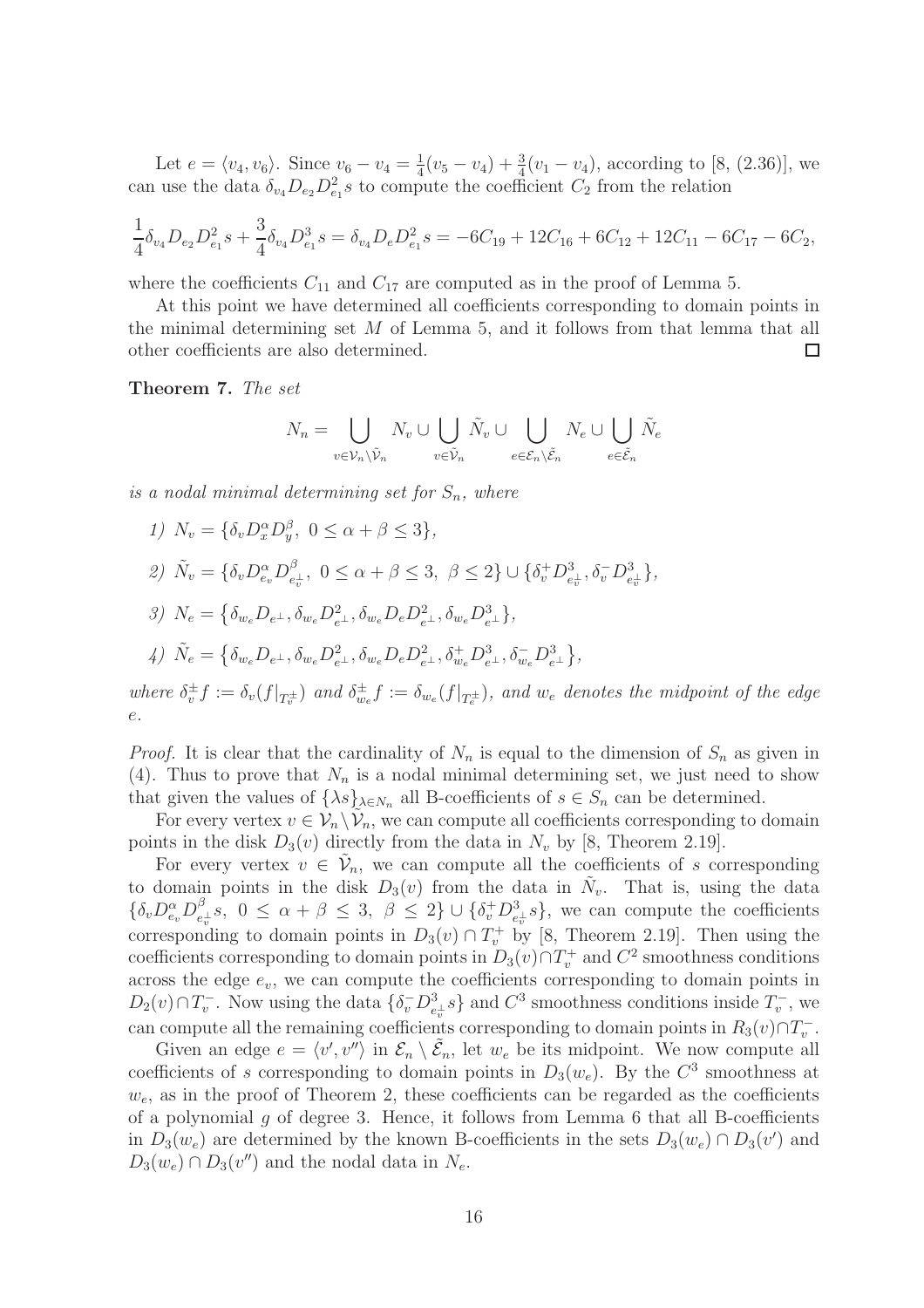Given an edge e in  $\tilde{\mathcal{E}}_n$ , we can compute the coefficients of s corresponding to the domain points in the disk  $D_3(w_e)$  from the data in  $\tilde{N}_e$ . That is, using the data  $\{\delta_{w_e}D_{e^{\perp}}s, \delta_{w_e}D_eD_{e^{\perp}}^2s, \delta_{w_e}D_{e^{\perp}}^2s, \delta_{w_e}^+D_{e^{\perp}}^3s\}$ , we can compute the B-coefficients corresponding to  $D_3(w_e) \cap T_e^+$  using the same argument as above. Then using the coefficients corresponding to domain points in  $D_3(w_e) \cap T_e^+$ , and  $C^2$  smoothness conditions across the edge e we can compute all the coefficients corresponding to domain points in  $D_2(w_e) \cap T_e^-$ . Finally, using  $\{\delta_{w_e}^-\bar{D}_{e^\perp}^3\}$  and  $C^3$  smoothness conditions inside  $T_e^-$  we can compute all the remaining coefficients corresponding to domain points in  $R_3(w_e) \cap T_e^-$ . At this point we have determined all coefficients corresponding to domain points in the minimal determining set  $M_n$  of Theorem 2, and it follows from that theorem that all other coefficients are also determined.  $\Box$ 

#### Corollary 8. The set

$$
N = N_v \cup N_e
$$

is a nodal minimal determining set for  $S(T_{PS12})$ , where

1)  $N_v = \bigcup_{i=1}^3 \{ \delta_{v_i} D_x^{\alpha} D_y^{\beta}, \ 0 \le \alpha + \beta \le 3 \},\$  $\label{eq:2} \begin{array}{ll} \mathcal{Q}) \ \ N_e = \bigcup_{i=1}^3 \left\{ \delta_{w_{e_i}} D_{e_i^\perp}, \delta_{w_{e_i}} D_{e_i} D_{e_i^\perp}^2, \delta_{w_{e_i}} D_{e_i^\perp}^2, \delta_{w_{e_i}} D_{e_i^\perp}^3 \right\}, \end{array}$ 

 $v_i$  are the three vertices of T,  $e_1 := \langle v_1, v_2 \rangle$ ,  $e_2 := \langle v_2, v_3 \rangle$ ,  $e_3 := \langle v_3, v_1 \rangle$  and  $w_{e_i}$  denotes the midpoint of  $e_i$ .

By Theorem 7 for any function  $f \in C^3(\Omega)$  and any  $n = 0, 1, \ldots$ , there exists a unique spline  $s_n(f) \in S_n$  that solves the Hermite interpolation problem

$$
\lambda s = \lambda f, \quad \lambda \in N_n
$$

The following error bound follows immediately by [8, Theorem 5.26] if we take into account that the uniform refinement used to generate the triangulation  $\Delta_n$  halves the diameters of the triangles and that stability of the nodal minimal determining set  $N_n$ can be verified by usual arguments, see e.g. [11, p. 724].

**Theorem 9.** For every  $f \in C^r(\Omega)$ , with  $3 \le r \le 6$ ,

$$
|f - s_n(f)|_{W^k_{\infty}(\Omega)} \le \frac{K}{2^{n(r-k)}} |f|_{W^r_{\infty}(\Omega)},
$$

for all  $0 \leq k < r$ , where K depends only on the maximum diameter and the smallest angle of the triangles of the initial triangulation  $\Delta_0$ , and  $|\cdot|_{W_{\infty}^r(\Omega)}$  denotes the standard Sobolev seminorm on Ω.

Remark 4. It can be easily checked that the nodal determining sets of Theorem 7 are nested, that is,  $N_n \subset N_{n+1}$ ,  $n = 0, 1, 2, \ldots$  This fact may be useful for certain multilevel algorithms, see e.g. [1].

Remark 5. In developing the macroelement spaces of this paper, we have used P. Alfeld's software for examining determining set for the spline spaces, available from http: //www.math.utah.edu/~alfeld.